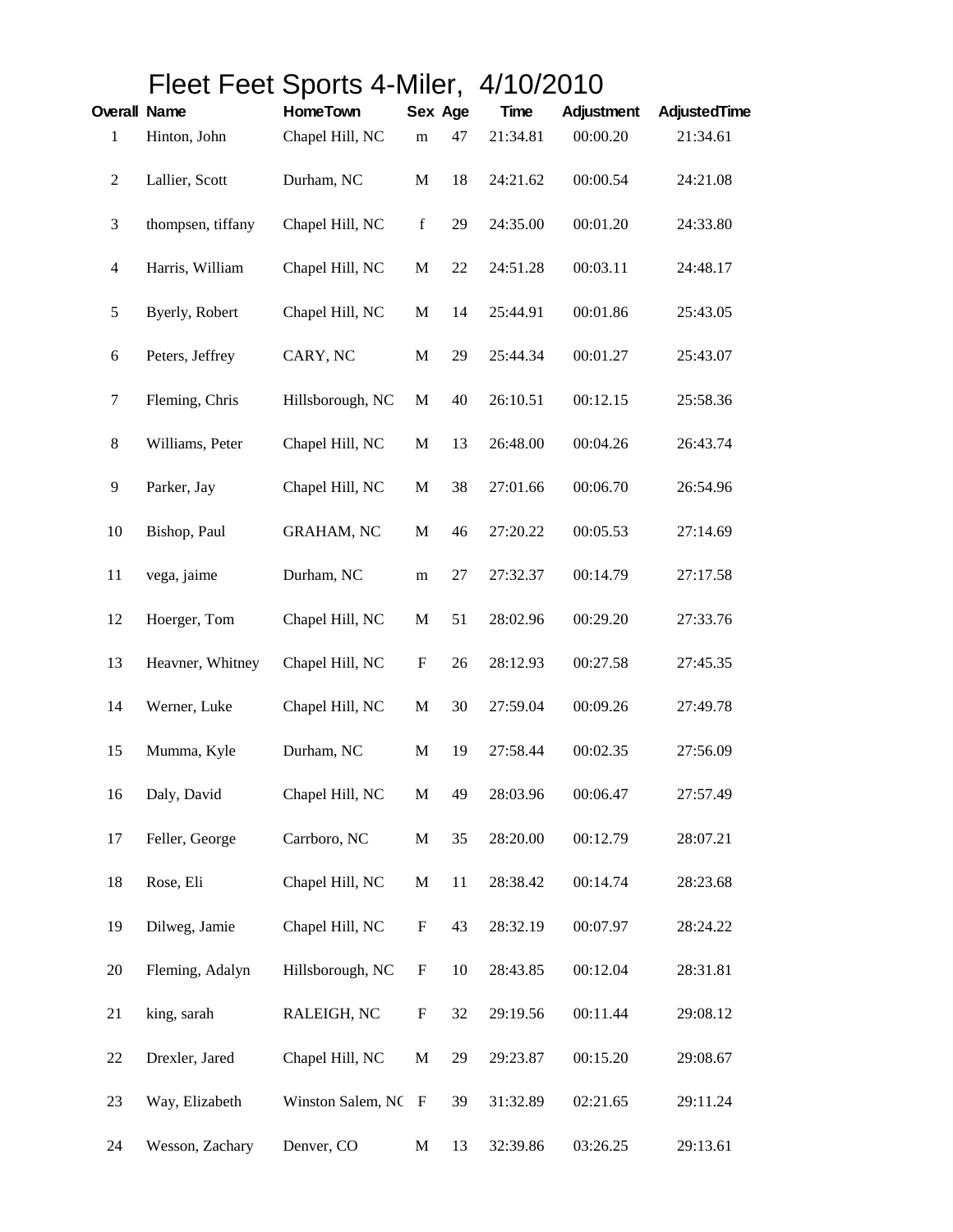| 25 | MOODY, RENE       | LEWISVILLE, NC      | F                         | 39     | 31:39.52 | 02:21.30 | 29:18.22 |
|----|-------------------|---------------------|---------------------------|--------|----------|----------|----------|
| 26 | Booth, Ed         | Greensboro, NC      | $\mathbf M$               | 54     | 29:28.78 | 00:06.11 | 29:22.67 |
| 27 | McLamb, Elizabeth | Wilmington, NC      | $\boldsymbol{\mathrm{F}}$ | 30     | 29:57.69 | 00:30.55 | 29:27.14 |
| 28 | Beard, Michelle   | Cary, NC            | $\boldsymbol{\mathrm{F}}$ | 37     | 29:57.77 | 00:27.04 | 29:30.73 |
| 29 | Adams, Gregory    | Boone, NC           | $\mathbf M$               | 56     | 30:02.34 | 00:31.19 | 29:31.15 |
| 30 | mcdonald, connor  | Chapel Hill, NC     | $\mathbf M$               | 12     | 30:19.95 | 00:47.26 | 29:32.69 |
| 31 | Rountree, Sage    | Chapel Hill, NC     | $\boldsymbol{\mathrm{F}}$ | 37     | 29:53.33 | 00:08.36 | 29:44.97 |
| 32 | Srithai, Tony     | Chapel Hill, NC     | $\mathbf M$               | 27     | 30:10.10 | 00:15.35 | 29:54.75 |
| 33 | Merkel, Bill      | Durham, NC          | $\mathbf M$               | 54     | 30:03.21 | 00:07.93 | 29:55.28 |
| 34 | Sanford, Bill     | Hillsborough, NC    | $\mathbf M$               | 37     | 30:12.82 | 00:14.18 | 29:58.64 |
| 35 | Yeargin, Neil     | Greensboro, NC      | $\mathbf M$               | 70     | 31:46.70 | 01:45.28 | 30:01.42 |
| 36 | Hastings, Nicole  | Charlottesville, VA | F                         | $28\,$ | 30:29.96 | 00:25.79 | 30:04.17 |
| 37 | Nolting, Jessica  | Chapel Hill, NC     | $\boldsymbol{\mathrm{F}}$ | 14     | 30:19.50 | 00:06.17 | 30:13.33 |
| 38 | Telloni, Stephen  | Chapel Hill, NC     | $\mathbf M$               | 27     | 31:04.56 | 00:27.31 | 30:37.25 |
| 39 | hancock, tom      | Kernersville, NC    | M                         | 39     | 33:25.72 | 02:32.80 | 30:52.92 |
| 40 | Piracci, Michael  | Chapel Hill, NC     | $\mathbf M$               | 52     | 31:26.67 | 00:32.93 | 30:53.74 |
| 41 | Frendt, Shay      | Raleigh, NC         | $\mathbf M$               | 24     | 31:24.73 | 00:24.12 | 31:00.61 |
| 42 | Morton, Joe       | CARY, NC            | $\mathbf M$               | 50     | 31:39.74 | 00:38.36 | 31:01.38 |
| 43 | Bryan, May        | Chapel Hill, NC     | $\boldsymbol{\mathrm{F}}$ | 39     | 31:52.11 | 00:45.10 | 31:07.01 |
| 44 | Tucker, Kristin   | Hillsborough, NC    | ${\bf F}$                 | 41     | 31:42.48 | 00:06.86 | 31:35.62 |
| 45 | Christian, Holly  | Chapel Hill, NC     | F                         | 59     | 31:51.96 | 00:14.26 | 31:37.70 |
| 46 | Hancock, Cheryl   | Kernersville, NC    | ${\bf F}$                 | 40     | 34:59.53 | 03:17.76 | 31:41.77 |
| 47 | Phillips, Thomas  | Raleigh, NC         | $\mathbf M$               | 15     | 32:22.75 | 00:35.87 | 31:46.88 |
| 48 | Franklin, Robert  | Montross, VA        | $\mathbf M$               | 26     | 32:07.96 | 00:21.00 | 31:46.96 |
| 49 | Payne, Wes        | High Point, NC      | M                         | 22     | 35:06.59 | 03:18.71 | 31:47.88 |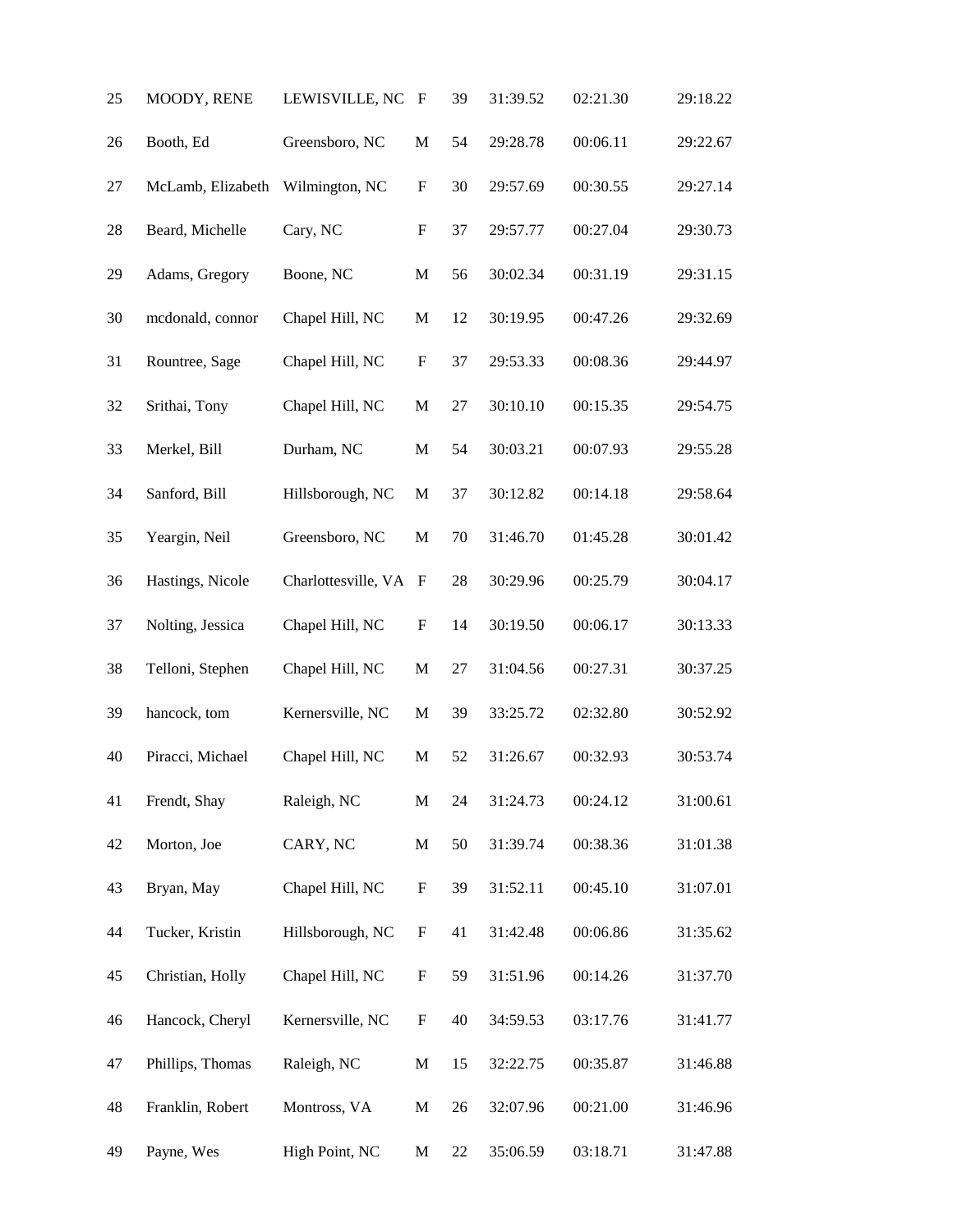| 50     | VanSpybrook, David Durham, NC  |                   | M                         | 34 | 32:49.07 | 00:53.11 | 31:55.96 |
|--------|--------------------------------|-------------------|---------------------------|----|----------|----------|----------|
| 51     | Alford, Adam                   | Morrisville, NC   | $\mathbf M$               | 22 | 34:38.75 | 02:41.23 | 31:57.52 |
| 52     | hamilton, marsha               | Chapel Hill, NC   | $\mathbf f$               | 30 | 32:47.12 | 00:30.57 | 32:16.55 |
| 53     | Spooner, Mark                  | Raleigh, NC       | M                         | 43 | 33:28.74 | 01:11.01 | 32:17.73 |
| 54     | Strong, Jason                  | Tappahannock, VA  | M                         | 30 | 32:50.04 | 00:24.16 | 32:25.88 |
| 55     | Wurts, Laura                   | Carrboro, NC      | $\boldsymbol{\mathrm{F}}$ | 27 | 32:30.75 |          | 32:30.75 |
| 56     | Savage, Eric                   | Chapel Hill, NC   | $\mathbf M$               | 39 | 33:12.04 | 00:31.86 | 32:40.18 |
| 57     | Kroviak, Larry                 | Durham, NC        | $\mathbf M$               | 60 | 32:44.88 |          | 32:44.88 |
| 58     | McLamb, Jon                    | Wilmington, NC    | M                         | 31 | 33:20.47 | 00:31.14 | 32:49.33 |
| 59     | Abernathy, Ronnie              | winston-salem, nc | $\mathbf M$               | 51 | 34:18.77 | 01:24.89 | 32:53.88 |
| 60     | Moss, Mary                     | Raleigh, NC       | F                         | 55 | 33:13.91 | 00:19.59 | 32:54.32 |
| 61     | Warren, Blaine                 | Durham, NC        | M                         | 33 | 36:24.77 | 03:26.70 | 32:58.07 |
| 62     | Fishburne, Keith               | Raleigh, NC       | $\mathbf M$               | 45 | 34:02.52 | 00:57.54 | 33:04.98 |
| 63     | McGowan, Drew                  | Greenville, NC    | $\mathbf M$               | 23 | 33:16.42 |          | 33:16.42 |
| 64     | Kearney, Virginia              | DURHAM, NC        | F                         | 25 | 34:16.53 | 00:53.73 | 33:22.80 |
| 65     | Patel, Anup                    | Unknown, NA       | M                         | 26 | 33:43.40 | 00:17.76 | 33:25.64 |
| 66     | Rao-Dayton, Sheila             | Carrboro, NC      | $\mathbf f$               | 38 | 34:57.46 | 01:26.07 | 33:31.39 |
| 67     | Walker, Alan                   | Chapel Hill, NC   | $\mathbf M$               | 40 | 34:34.75 | 01:02.56 | 33:32.19 |
| 68     | Lorelli, Andrea                | Chapel Hill, NC   | $\boldsymbol{\mathrm{F}}$ | 25 | 33:52.66 | 00:18.92 | 33:33.74 |
| 69     | Fischetti, Katie               | Wilmington, NC    | $\boldsymbol{\mathrm{F}}$ | 18 | 33:47.53 | 00:13.58 | 33:33.95 |
| 70     | Davis, Edward                  | Chapel Hill, NC   | $\mathbf M$               | 65 | 34:01.35 | 00:24.09 | 33:37.26 |
| 71     | WAECHTER, CHARChapel Hill, NC  |                   | $\mathbf F$               | 11 | 34:50.92 | 01:08.96 | 33:41.96 |
| $72\,$ | WAECHTER, RICK Chapel Hill, NC |                   | $\mathbf M$               | 47 | 34:53.82 | 01:09.18 | 33:44.64 |
| 73     | Pinto, John                    | Durham, NC        | M                         | 44 | 34:38.03 | 00:51.28 | 33:46.75 |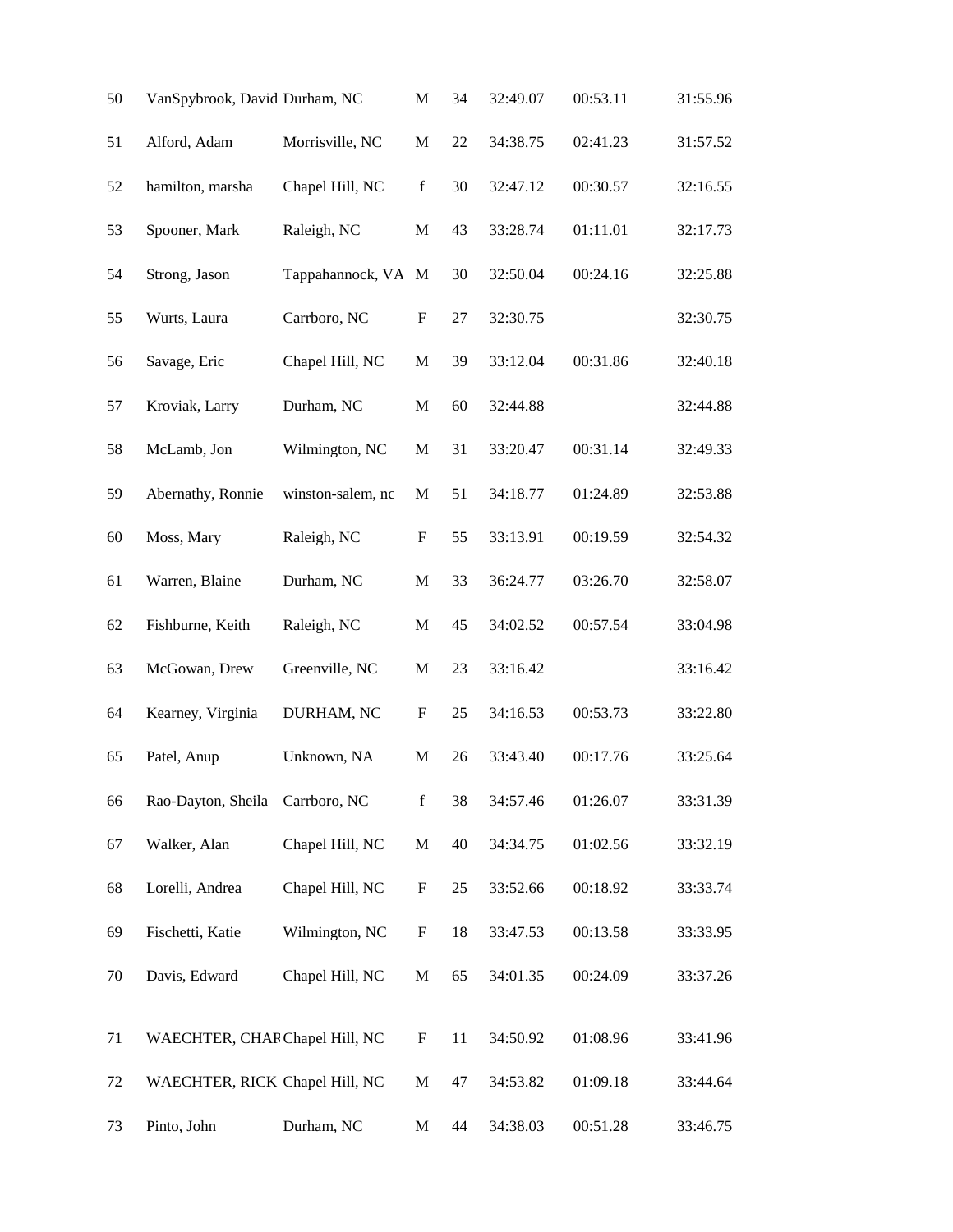| 74 | van Kempen, Klaas | Chapel Hill, NC     | M                         | 9  | 34:41.29 | 00:52.01 | 33:49.28 |
|----|-------------------|---------------------|---------------------------|----|----------|----------|----------|
| 75 | Sanheim, Robert   | Chapel Hill, NC     | M                         | 31 | 36:35.60 | 02:43.47 | 33:52.13 |
| 76 | Faneck, Maryanne  | Cary, NC            | F                         | 47 | 34:09.68 | 00:15.27 | 33:54.41 |
| 77 | Jacobson, Allison | Chapel Hill, NC     | F                         | 34 | 34:36.71 | 00:41.28 | 33:55.43 |
| 78 | Osborne, Zack     | Greensboro, NC      | $\mathbf M$               | 59 | 34:58.12 | 00:59.76 | 33:58.36 |
| 79 | Rose, Jill        | Chapel Hill, NC     | $\boldsymbol{\mathrm{F}}$ | 42 | 34:43.29 | 00:43.63 | 33:59.66 |
| 80 | Phillips, Joanne  | Raleigh, NC         | $\mathbf F$               | 44 | 34:37.27 | 00:35.90 | 34:01.37 |
| 81 | Boland, Zach      | Charlottesville, VA | M                         | 26 | 36:19.46 | 02:17.76 | 34:01.70 |
| 82 | Phillips, Andrew  | Raleigh, NC         | $\mathbf M$               | 43 | 34:37.10 | 00:32.54 | 34:04.56 |
| 83 | Morton, John      | CARY, NC            | $\mathbf M$               | 19 | 35:49.75 | 01:42.38 | 34:07.37 |
| 84 | McCloskey, Gary   | Hillsborough, NC    | M                         | 54 | 37:40.32 | 03:32.42 | 34:07.90 |
| 85 | Lotchin, Sarah    | Chapel Hill, NC     | F                         | 35 | 35:27.32 | 01:08.66 | 34:18.66 |
| 86 | Dean, Brad        | WAKE FOREST, I      | M                         | 38 | 34:45.40 | 00:26.59 | 34:18.81 |
| 87 | Dinola, Brittany  | Charlotte, NC       | F                         | 27 | 35:09.63 | 00:42.79 | 34:26.84 |
| 88 | Rasmussen, Chris  | WAKE FOREST, I      | M                         | 37 | 35:24.29 | 00:52.91 | 34:31.38 |
| 89 | White, Amy        | Durham, NC          | F                         | 33 | 34:46.62 | 00:13.19 | 34:33.43 |
| 90 | Hagen, Amy        | Durham, NC          | ${\rm F}$                 | 34 | 34:45.89 | 00:11.60 | 34:34.29 |
| 91 | Ommert, Derek     | Raleigh, NC         | $\mathbf M$               | 31 | 35:54.86 | 01:09.82 | 34:45.04 |
| 92 | Wiggins, Rob      | Raleigh, NC         | $\mathbf M$               | 34 | 35:55.29 | 01:10.07 | 34:45.22 |
| 93 | Owens, Tara       | Huntersville, NC    | ${\bf F}$                 | 38 | 35:02.66 | 00:11.07 | 34:51.59 |
| 94 | Rives, Don        | Chapel Hill, NC     | $\mathbf M$               | 49 | 35:48.40 | 00:56.12 | 34:52.28 |
| 95 | Hagen, Erik       | Durham, NC          | $\mathbf M$               | 35 | 35:12.92 | 00:13.12 | 34:59.80 |
| 96 | Butala, Elizabeth | Cary, NC            | F                         | 33 | 36:15.64 | 01:15.17 | 35:00.47 |
| 97 | Schieffer, Blake  | Terrell, NC         | M                         | 9  | 36:00.77 | 00:53.50 | 35:07.27 |
| 98 | mcGlinn, Jack     | Chapel Hill, NC     | M                         | 41 | 36:36.78 | 01:26.83 | 35:09.95 |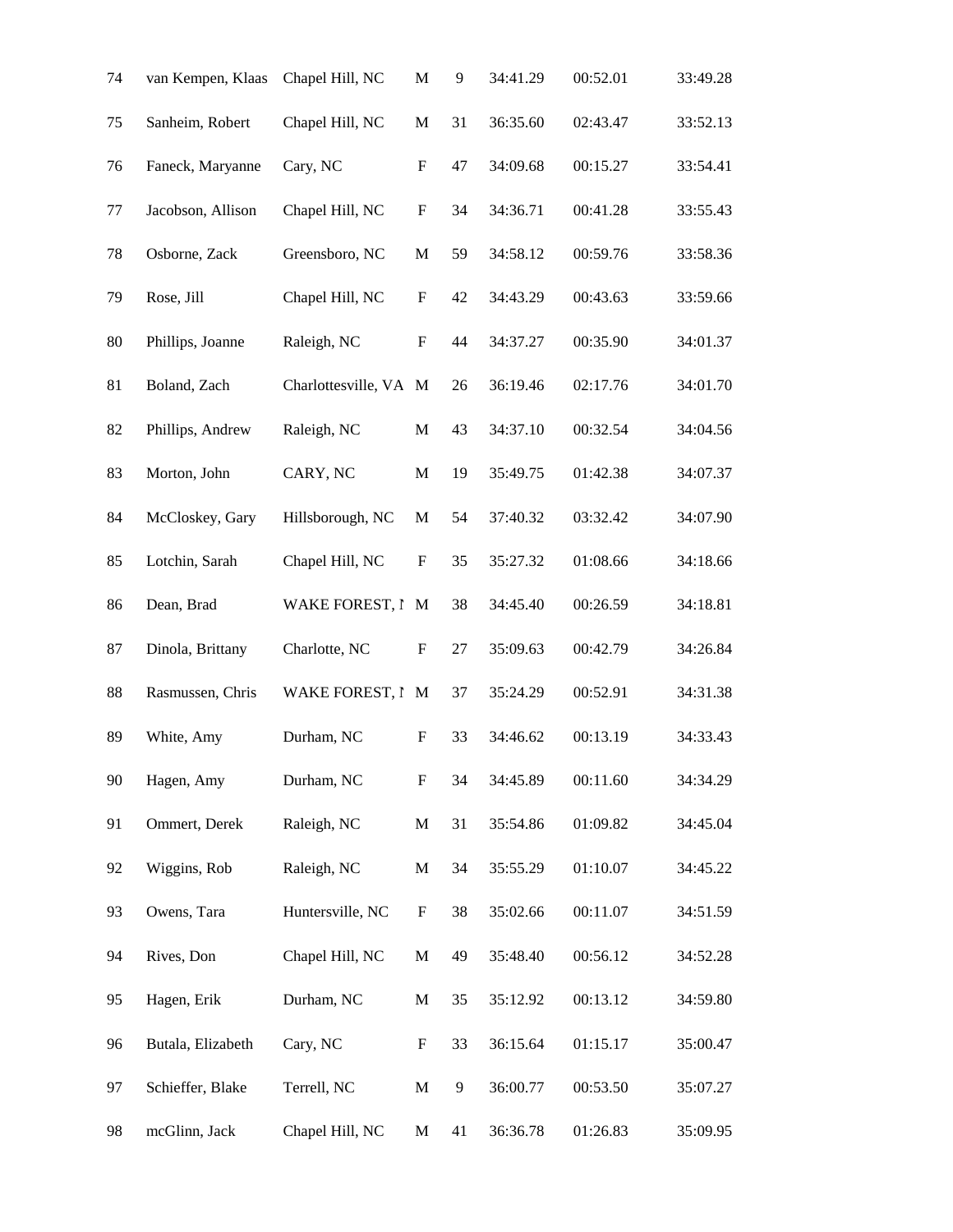| 99  | Briley, John      | Winterville, NC     | M                         | 31 | 38:16.58 | 03:05.25 | 35:11.33 |
|-----|-------------------|---------------------|---------------------------|----|----------|----------|----------|
| 100 | Schieffer, Joshua | Terrell, NC         | M                         | 33 | 36:01.65 | 00:50.18 | 35:11.47 |
| 101 | Moore, Heather    | Hillsborough, NC    | $\mathbf f$               | 32 | 38:49.80 | 03:32.72 | 35:17.08 |
| 102 | Rosanbalm, Katie  | Chapel Hill, NC     | F                         | 38 | 36:12.01 | 00:52.89 | 35:19.12 |
| 103 | Bartlett, Leah    | Waxhaw, NC          | $\boldsymbol{\mathrm{F}}$ | 25 | 38:51.18 | 03:30.41 | 35:20.77 |
| 104 | Lawrence, Kyle    | Raleigh, NC         | $\mathbf M$               | 43 | 37:41.98 | 02:17.71 | 35:24.27 |
| 105 | Blaylock, Leigh   | Raleigh, NC         | $\boldsymbol{\mathrm{F}}$ | 26 | 38:55.02 | 03:30.50 | 35:24.52 |
| 106 | Olympio, Jennie   | Chapel Hill, NC     | ${\bf F}$                 | 21 | 36:53.55 | 01:27.36 | 35:26.19 |
| 107 | Van Ark, Gwen     | Chapel Hill, NC     | $\boldsymbol{\mathrm{F}}$ | 46 | 37:44.49 | 02:16.62 | 35:27.87 |
| 108 | Merhoff, Vance    | Salisbury, NC       | $\mathbf M$               | 41 | 39:03.07 | 03:19.72 | 35:43.35 |
| 109 | waters, spencer   | supply, NC          | $\mathbf M$               | 13 | 36:24.34 | 00:36.88 | 35:47.46 |
| 110 | Bubriski, Matthew | Raleigh, NC         | $\mathbf M$               | 30 | 38:59.11 | 03:01.89 | 35:57.22 |
| 111 | Mook, Kevin       | Apex, NC            | M                         | 47 | 36:27.19 | 00:26.11 | 36:01.08 |
| 112 | Harris, Heather   | Chapel Hill, NC     | $\boldsymbol{\mathrm{F}}$ | 36 | 36:48.75 | 00:46.45 | 36:02.30 |
| 113 | Harris, Tiger     | Chapel Hill, NC     | M                         | 40 | 36:48.93 | 00:46.37 | 36:02.56 |
| 114 | Bucklad, Matt     | Chapel Hill, NC     | $\mathbf M$               | 51 | 37:33.08 | 01:29.87 | 36:03.21 |
| 115 | Way, Sharon       | WAKE FOREST, I F    |                           | 31 | 39:03.23 | 02:56.70 | 36:06.53 |
| 116 | Duncan, Chad      | Harmony, NC         | M                         | 27 | 38:27.43 | 02:20.08 | 36:07.35 |
| 117 | Grimes, Carter    | RALEIGH, NC         | $\boldsymbol{\mathrm{F}}$ | 33 | 37:29.94 | 01:22.54 | 36:07.40 |
| 118 | Gaitskill, Amanda | Raleigh, NC         | $\boldsymbol{\mathrm{F}}$ | 33 | 37:05.55 | 00:54.97 | 36:10.58 |
| 119 | Miller, Sarah     | Chapel Hill, NC     | $\boldsymbol{\mathrm{F}}$ | 24 | 39:02.78 | 02:50.81 | 36:11.97 |
| 120 | Nakanishi, Rie    | Chapel Hill, NC     | $\boldsymbol{F}$          | 35 | 36:15.89 |          | 36:15.89 |
| 121 | Oxendine, Sarah   | Raleigh, NC         | $\boldsymbol{\mathrm{F}}$ | 33 | 37:38.90 | 01:22.34 | 36:16.56 |
| 122 | Clark, Anne       | Chapel Hill, NC     | ${\rm F}$                 | 44 | 39:26.46 | 03:06.05 | 36:20.41 |
| 123 | WAY, MICHAEL      | Winston Salem, NC M |                           | 38 | 39:18.61 | 02:56.70 | 36:21.91 |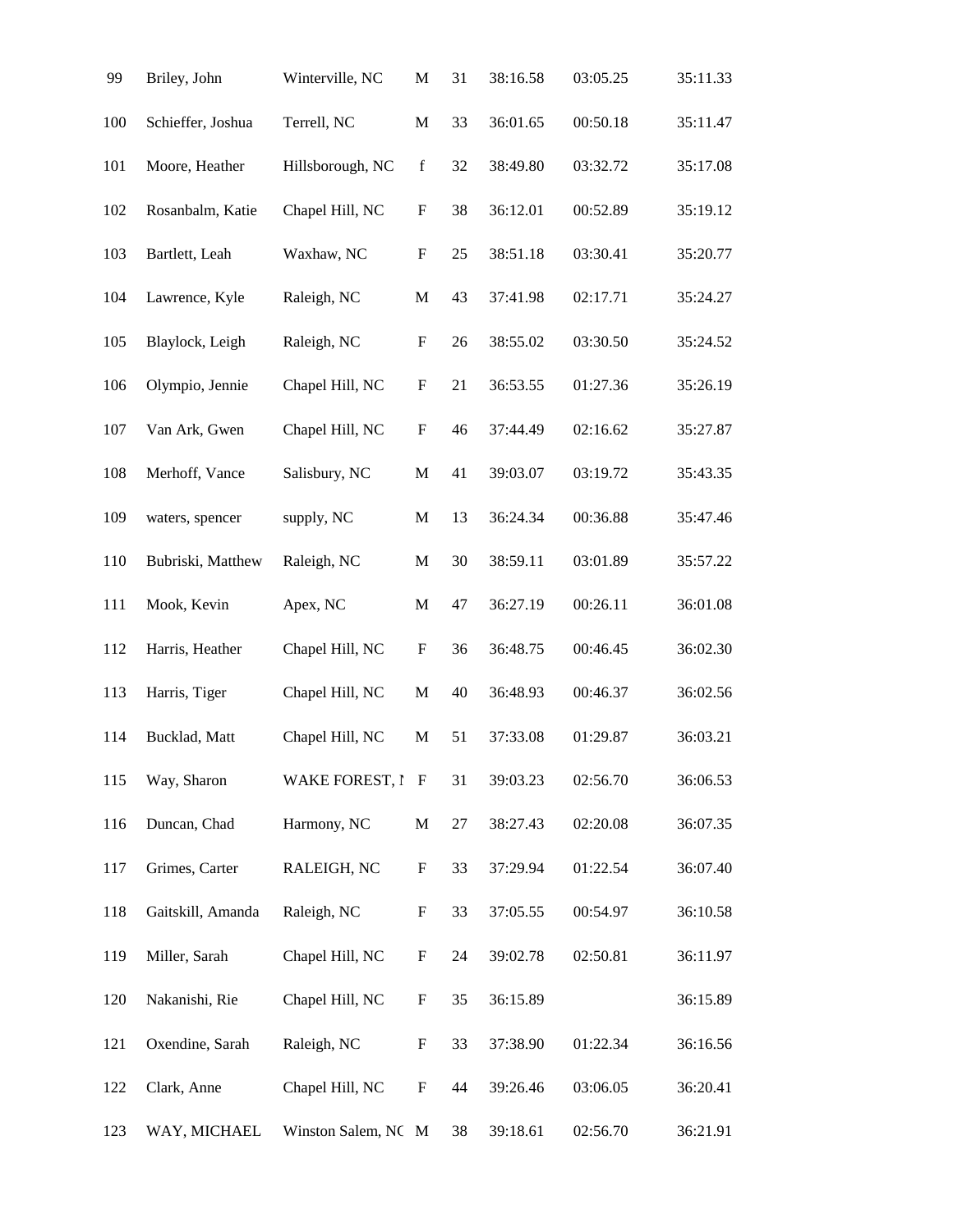| 124 | Booth, Jill                          | Greensboro, NC  | F                         | 49 | 36:28.66 | 00:06.62 | 36:22.04 |
|-----|--------------------------------------|-----------------|---------------------------|----|----------|----------|----------|
| 125 | Wilkie, Richard                      | Chapel Hill, NC | $\mathbf M$               | 31 | 38:47.57 | 02:18.29 | 36:29.28 |
| 126 | Limerick, ChristopherChapel Hill, NC |                 | M                         | 39 | 38:14.46 | 01:42.08 | 36:32.38 |
| 127 | Halvorson, Rebecca Chapel Hill, NC   |                 | F                         | 34 | 38:01.20 | 01:26.04 | 36:35.16 |
| 128 | Murphy, Brian                        | Cary, NC        | M                         | 33 | 38:00.20 | 01:22.78 | 36:37.42 |
| 129 | Farkouh, Melissa                     | Chapel Hill, NC | ${\bf F}$                 | 33 | 39:53.97 | 03:13.36 | 36:40.61 |
| 130 | Cunningham, Chuck Unknown, NA        |                 | M                         | 58 | 39:49.66 | 03:06.17 | 36:43.49 |
| 131 | Baird, Grace                         | Durham, NC      | F                         | 28 | 37:38.12 | 00:52.33 | 36:45.79 |
| 132 | Marley, Meredith                     | Bahama, NC      | $\boldsymbol{\mathrm{F}}$ | 42 | 38:53.94 | 02:08.07 | 36:45.87 |
| 133 | Gentry, Ben                          | Reidsville, NC  | $\mathbf M$               | 33 | 39:15.90 | 02:28.24 | 36:47.66 |
| 134 | Lane, Cricket                        | Clayton, NC     | $\boldsymbol{\mathrm{F}}$ | 49 | 38:49.31 | 01:59.25 | 36:50.06 |
| 135 | Sisk, R                              | Chapel Hill, NC | M                         | 59 | 37:46.50 | 00:54.02 | 36:52.48 |
| 136 | Burroughs, Brandi                    | Durham, NC      | $\mathbf f$               | 25 | 38:22.37 | 01:26.94 | 36:55.43 |
| 137 | Rexford, Frank                       | Chapel Hill, NC | $\mathbf M$               | 50 | 38:24.70 | 01:27.59 | 36:57.11 |
| 138 | McCandless, Eric                     | Stokesdale, NC  | M                         | 31 | 39:23.96 | 02:21.02 | 37:02.94 |
| 139 | Haight, William                      | Youngsville, NC | $\mathbf M$               | 41 | 39:13.61 | 02:10.45 | 37:03.16 |
| 140 | Brown, Don                           | Matthews, NC    | $\mathbf M$               | 60 | 38:30.48 | 01:25.83 | 37:04.65 |
| 141 | Jacobson Vann, Julie Chapel Hill, NC |                 | $\boldsymbol{\mathrm{F}}$ | 53 | 38:38.04 | 01:28.63 | 37:09.41 |
| 142 | Grobsky, Katie                       | Morrisville, NC | $\boldsymbol{\mathrm{F}}$ | 23 | 39:55.94 | 02:45.96 | 37:09.98 |
| 143 | Waxweiler, Weston                    | Chapel Hill, NC | $\mathbf M$               | 27 | 37:45.82 | 00:32.16 | 37:13.66 |
| 144 | Hatley, Daniel                       | Chapel Hill, NC | $\mathbf M$               | 26 | 37:46.17 | 00:32.18 | 37:13.99 |
| 145 | Pratt, Carolyn                       | Durham, NC      | ${\bf F}$                 | 26 | 38:54.11 | 01:39.93 | 37:14.18 |
| 146 | Cannon, Joshua                       | Chapel Hill, NC | M                         | 8  | 39:32.20 | 02:14.12 | 37:18.08 |
| 147 | Stucke, Sarah                        | Chapel Hill, NC | ${\rm F}$                 | 33 | 38:20.56 | 01:01.11 | 37:19.45 |
| 148 | Escobar, carlos                      | Raleigh, NC     | M                         | 57 | 38:47.38 | 01:27.88 | 37:19.50 |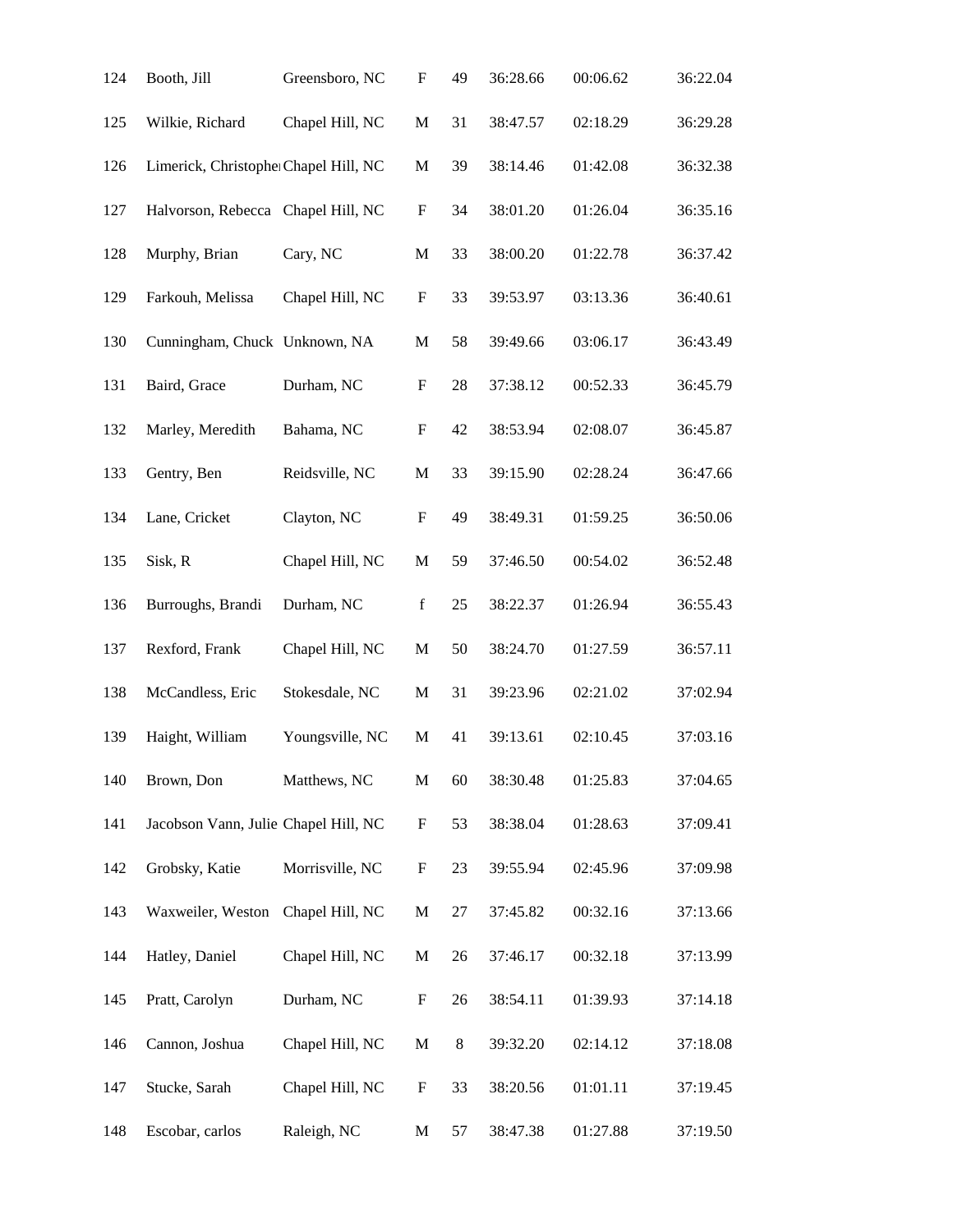| 149 | Wallin, Jen                     | Easley, SC           | $\boldsymbol{\mathrm{F}}$ | 33 | 38:20.54 | 01:00.77 | 37:19.77 |
|-----|---------------------------------|----------------------|---------------------------|----|----------|----------|----------|
| 150 | Williams, Tim                   | Chapel Hill, NC      | $\mathbf M$               | 51 | 38:26.43 | 00:54.06 | 37:32.37 |
| 151 | Tyler, Addison                  | Raleigh, NC          | ${\rm F}$                 | 15 | 38:46.31 | 01:11.18 | 37:35.13 |
| 152 | Carter, Asher                   | Chapel Hill, NC      | M                         | 13 | 39:45.86 | 02:09.92 | 37:35.94 |
| 153 | Poindexter, Audrey              | Chapel Hill, NC      | $\boldsymbol{\mathrm{F}}$ | 25 | 38:37.71 | 01:01.12 | 37:36.59 |
| 154 | Lebakken, Shannon               | Lillington, NC       | $\boldsymbol{\mathrm{F}}$ | 39 | 38:19.34 | 00:34.62 | 37:44.72 |
| 155 | Hede, Karyn                     | Chapel Hill, NC      | F                         | 45 | 39:57.24 | 02:10.12 | 37:47.12 |
| 156 | Kurebayashi, Hisako Raleigh, NC |                      | $\boldsymbol{\mathrm{F}}$ | 35 | 38:43.60 | 00:55.34 | 37:48.26 |
| 157 | Delbridge, Greg                 | Rocky Mount, NC      | $\mathbf M$               | 31 | 40:06.92 | 02:02.99 | 38:03.93 |
| 158 | Turner, Lisa                    | Chapel Hill, NC      | F                         | 43 | 39:36.46 | 01:28.35 | 38:08.11 |
| 159 | Ivins, Sally                    | Carrboro, NC         | $\boldsymbol{\mathrm{F}}$ | 54 | 38:57.67 | 00:47.59 | 38:10.08 |
| 160 | East, Ryan                      | Raleigh, NC          | $\mathbf M$               | 32 | 41:24.53 | 02:59.44 | 38:25.09 |
| 161 | Hearp, Matthew                  | Washington, NC       | $\mathbf M$               | 34 | 40:31.84 | 02:03.64 | 38:28.20 |
| 162 | east, laurie                    | Yanceyville, NC      | M                         | 68 | 41:32.65 | 03:00.03 | 38:32.62 |
| 163 | Bloomfield, Diana               | Raleigh, NC          | $\boldsymbol{\mathrm{F}}$ | 57 | 39:50.82 | 01:15.12 | 38:35.70 |
| 164 | Schiepan, Joella                | Morrisville, NC      | $\boldsymbol{\mathrm{F}}$ | 30 | 41:28.79 | 02:49.19 | 38:39.60 |
| 165 | Simonetti, Kristin              | <b>BURLINGTON, N</b> | $_{\rm F}$                | 26 | 40:59.89 | 02:19.73 | 38:40.16 |
| 166 | Kelchner, David                 | Chapel Hill, NC      | M                         | 55 | 39:17.47 | 00:36.78 | 38:40.69 |
| 167 | Latour, Anne                    | Cary, NC             | $\boldsymbol{\mathrm{F}}$ | 48 | 40:33.28 | 01:45.92 | 38:47.36 |
| 168 | Trollinger, Deanne              | Winston-Salem, NC    | $\mathbf F$               | 41 | 40:44.61 | 01:54.39 | 38:50.22 |
| 169 | Patel, Bhavin                   | Raleigh, NC          | M                         | 23 | 41:05.01 | 02:07.60 | 38:57.41 |
| 170 | Kollofski, Erin                 | Durham, NC           | F                         | 28 | 38:59.11 |          | 38:59.11 |
| 171 | Leach, Carey                    | Durham, NC           | $\boldsymbol{\mathrm{F}}$ | 37 | 39:27.99 | 00:28.04 | 38:59.95 |
| 172 | Wyatt, Matt                     | Cary, NC             | M                         | 34 | 41:57.87 | 02:57.32 | 39:00.55 |
| 173 | Wyatt, Allison                  | Cary, NC             | F                         | 30 | 41:58.13 | 02:57.40 | 39:00.73 |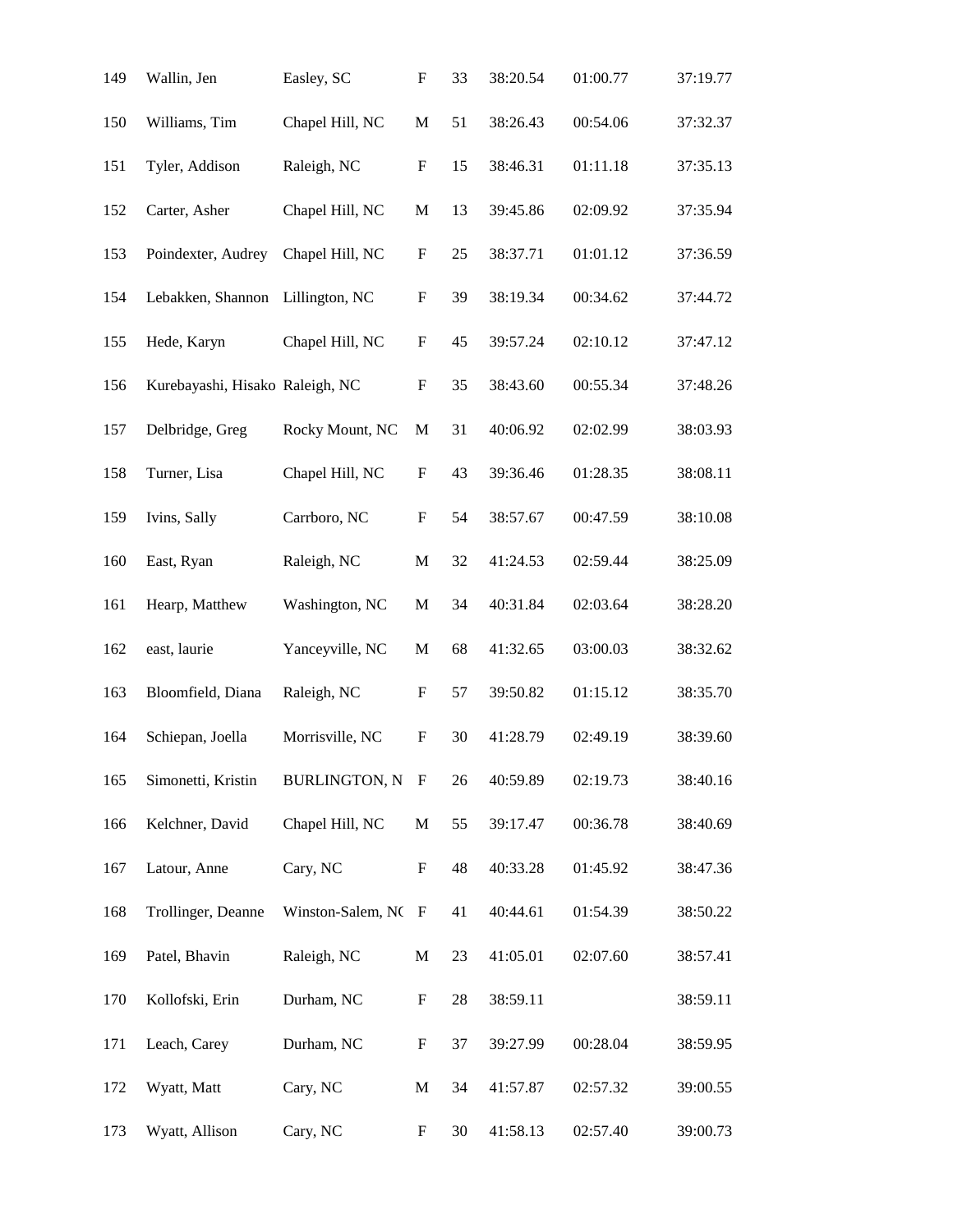| 174 | Nicholson, Megan                     | Raleigh, NC        | F                         | 31     | 42:05.36 | 03:04.50 | 39:00.86 |
|-----|--------------------------------------|--------------------|---------------------------|--------|----------|----------|----------|
| 175 | Hoogervorst, Douglas Chapel Hill, NC |                    | $\mathbf M$               | 39     | 42:23.95 | 03:21.74 | 39:02.21 |
| 176 | Schroeder, Brian                     | stanley, NC        | $\mathbf M$               | 32     | 40:41.33 | 01:37.91 | 39:03.42 |
| 177 | Fletcher, Jason                      | Kernersville, NC   | M                         | 39     | 41:31.76 | 02:20.78 | 39:10.98 |
| 178 | Preston, Julian                      | Chapel Hill, NC    | M                         | 67     | 40:33.61 | 01:17.56 | 39:16.05 |
| 179 | Preston, Gloria                      | Chapel Hill, NC    | $\boldsymbol{\mathrm{F}}$ | 63     | 40:33.95 | 01:17.85 | 39:16.10 |
| 180 | Cronk, Jason                         | Pittsboro, NC      | M                         | 42     | 42:36.57 | 03:15.87 | 39:20.70 |
| 181 | Watson, Mark                         | Laurel Springs, NC | M                         | 33     | 41:31.07 | 02:08.09 | 39:22.98 |
| 182 | Rideout, Lesley                      | Chapel Hill, NC    | F                         | 38     | 41:09.90 | 01:46.72 | 39:23.18 |
| 183 | Takeuchi, Yu                         | Raleigh, NC        | $\boldsymbol{\mathrm{F}}$ | 36     | 42:06.21 | 02:35.46 | 39:30.75 |
| 184 | Jones, Lauren                        | Washington, NC     | ${\rm F}$                 | 28     | 41:07.84 | 01:36.41 | 39:31.43 |
| 185 | nanry, kevin                         | Chapel Hill, NC    | M                         | 46     | 41:00.89 | 01:27.16 | 39:33.73 |
| 186 | Taylor, Rob                          | Raleigh, NC        | $\mathbf M$               | 51     | 41:23.55 | 01:49.25 | 39:34.30 |
| 187 | Zeindler, Rebecca                    | Chapel Hill, NC    | F                         | 15     | 41:25.08 | 01:50.76 | 39:34.32 |
| 188 | Ezcurra, Jenelle                     | Carrboro, NC       | $\boldsymbol{\mathrm{F}}$ | 25     | 40:58.97 | 01:20.61 | 39:38.36 |
| 189 | Mazzocchi, Seton                     | Chapel Hill, NC    | ${\rm F}$                 | 19     | 41:24.48 | 01:38.43 | 39:46.05 |
| 190 | Tyndall, Jessica                     | Raleigh, NC        | ${\rm F}$                 | 33     | 41:21.82 | 01:33.91 | 39:47.91 |
| 191 | Coleman, Carrie                      | Raleigh, NC        | ${\rm F}$                 | 29     | 41:21.58 | 01:33.66 | 39:47.92 |
| 192 | cresce, joe                          | Raleigh, NC        | $\mathbf M$               | $27\,$ | 42:33.99 | 02:45.87 | 39:48.12 |
| 193 | Peacock, Hadley                      | Goldsboro, NC      | $\boldsymbol{\mathrm{F}}$ | $22\,$ | 40:57.03 | 01:02.94 | 39:54.09 |
| 194 | Peacock, Mallory Lee Goldsboro, NC   |                    | F                         | 20     | 40:58.70 | 01:03.84 | 39:54.86 |
| 195 | Guthrie, Elwin                       | Walpole, ME        | M                         | 73     | 42:18.95 | 02:22.85 | 39:56.10 |
| 196 | Wiggins, Jennifer                    | Chapel Hill, NC    | $\boldsymbol{\mathrm{F}}$ | 35     | 43:13.37 | 03:13.69 | 39:59.68 |
| 197 | Ishihara, Yuriko                     | Chapel Hill, NC    | ${\rm F}$                 | 32     | 41:30.76 | 01:29.56 | 40:01.20 |
| 198 | Gainey, Monica                       | Durham, NC         | ${\rm F}$                 | 35     | 42:14.47 | 02:11.43 | 40:03.04 |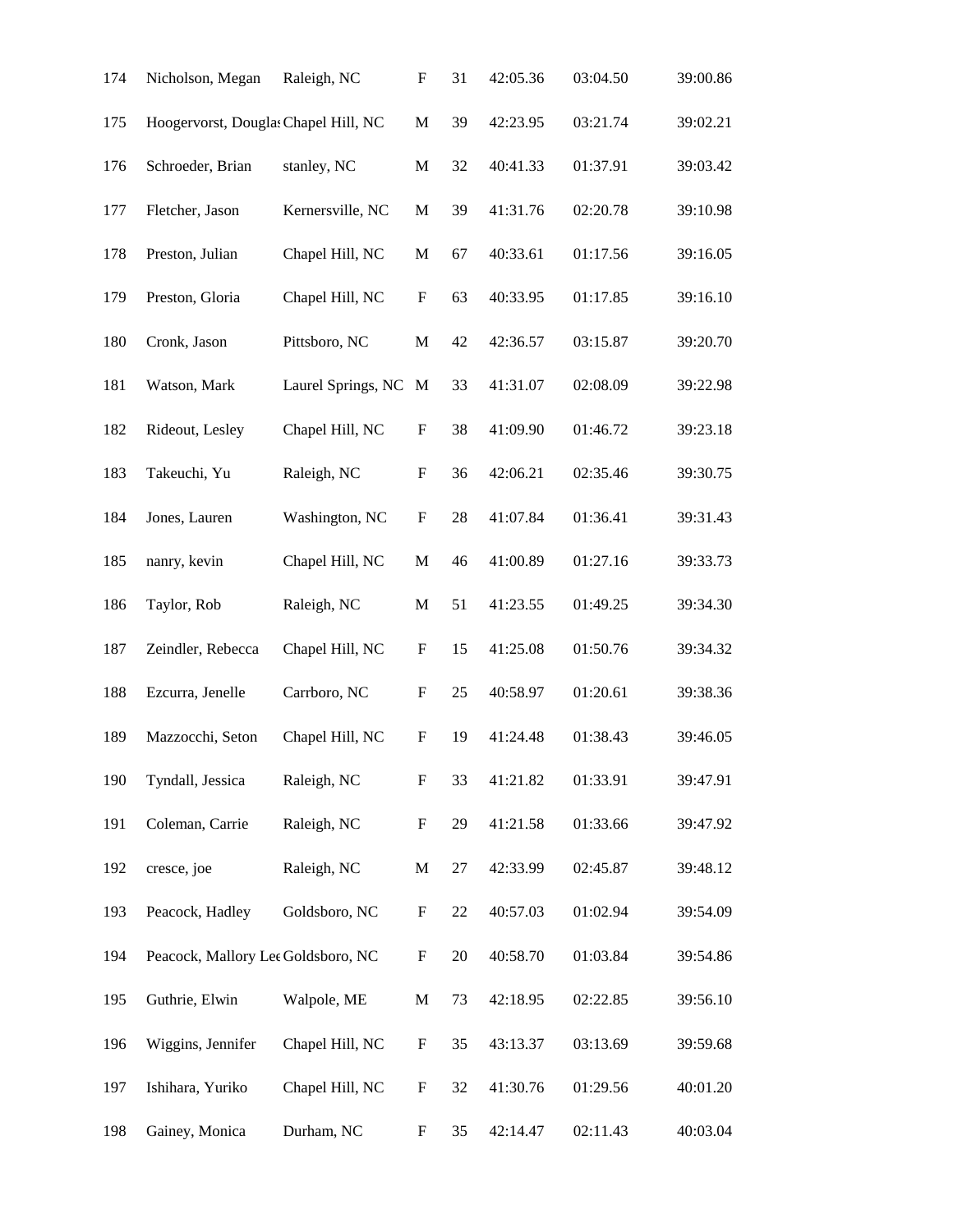| 199 | Eckel, Bettina                       | Chapel Hill, NC   | F                         | 36 | 42:13.02 | 02:07.51 | 40:05.51 |
|-----|--------------------------------------|-------------------|---------------------------|----|----------|----------|----------|
| 200 | King, Kathryn                        | Durham, NC        | $\mathbf F$               | 30 | 42:07.03 | 01:59.29 | 40:07.74 |
| 201 | Kirchstein, Rebecca Raleigh, NC      |                   | $\boldsymbol{\mathrm{F}}$ | 47 | 42:30.62 | 02:18.64 | 40:11.98 |
| 202 | Cathey, Karen                        | Charlotte, NC     | F                         | 47 | 42:36.15 | 02:23.63 | 40:12.52 |
| 203 | Borden, Paula                        | Durham, NC        | $\boldsymbol{\mathrm{F}}$ | 33 | 40:12.94 |          | 40:12.94 |
| 204 | Hudson, Tara                         | <b>GRAHAM, NC</b> | ${\bf F}$                 | 31 | 43:28.27 | 03:09.88 | 40:18.39 |
| 205 | Stanley, Michael                     | RALEIGH, NC       | $\mathbf M$               | 29 | 43:18.51 | 02:53.61 | 40:24.90 |
| 206 | Rose, Hailey                         | Chapel Hill, NC   | $\boldsymbol{\mathrm{F}}$ | 36 | 43:20.22 | 02:50.93 | 40:29.29 |
| 207 | Riordan, Bridget                     | Durham, NC        | $\boldsymbol{\mathrm{F}}$ | 36 | 42:01.20 | 01:21.09 | 40:40.11 |
| 208 | Barnes, Glenn                        | <b>GRAHAM, NC</b> | $\mathbf M$               | 32 | 43:50.61 | 03:10.44 | 40:40.17 |
| 209 | Spooner, Tracy                       | Raleigh, NC       | $\boldsymbol{\mathrm{F}}$ | 45 | 42:49.12 | 02:06.76 | 40:42.36 |
| 210 | Mills, Charles                       | Chapel Hill, NC   | M                         | 42 | 44:15.50 | 03:30.38 | 40:45.12 |
| 211 | Bader, Megan                         | Cary, NC          | $\boldsymbol{\mathrm{F}}$ | 21 | 43:13.98 | 02:28.52 | 40:45.46 |
| 212 | Thomas, Gayle                        | Chapel Hill, NC   | $\boldsymbol{\mathrm{F}}$ | 51 | 43:28.19 | 02:38.03 | 40:50.16 |
| 213 | Petersen, Marjorie                   | Chapel Hill, NC   | F                         | 24 | 43:35.13 | 02:40.00 | 40:55.13 |
| 214 | thomson-jones, katherChapel Hill, NC |                   | $\mathbf f$               | 34 | 43:31.86 | 02:36.37 | 40:55.49 |
| 215 | Allen, Hollie                        | Apex, NC          | F                         | 30 | 43:17.66 | 02:21.77 | 40:55.89 |
| 216 | Starr, Erin                          | High Point, NC    | $\boldsymbol{\mathrm{F}}$ | 29 | 43:03.68 | 02:06.75 | 40:56.93 |
| 217 | Medina, Emilio                       | Durham, NC        | $\mathbf M$               | 30 | 43:20.15 | 02:22.97 | 40:57.18 |
| 218 | thomson, ritchie                     | Chapel Hill, NC   | m                         | 67 | 43:31.35 | 02:31.68 | 40:59.67 |
| 219 | Marrufo, Maria                       | Durham, NC        | F                         | 29 | 43:22.33 | 02:22.22 | 41:00.11 |
| 220 | Amos, Sara                           | Hillsborough, NC  | F                         | 24 | 42:49.88 | 01:47.13 | 41:02.75 |
| 221 | McKinney, Nancy                      | Apex, NC          | F                         | 53 | 44:03.33 | 02:58.40 | 41:04.93 |
| 222 | Phillips, Jennifer                   | Cary, NC          | F                         | 27 | 43:14.55 | 02:07.50 | 41:07.05 |
| 223 | Sandy, Rob                           | Chicago, IL       | M                         | 25 | 41:08.90 |          | 41:08.90 |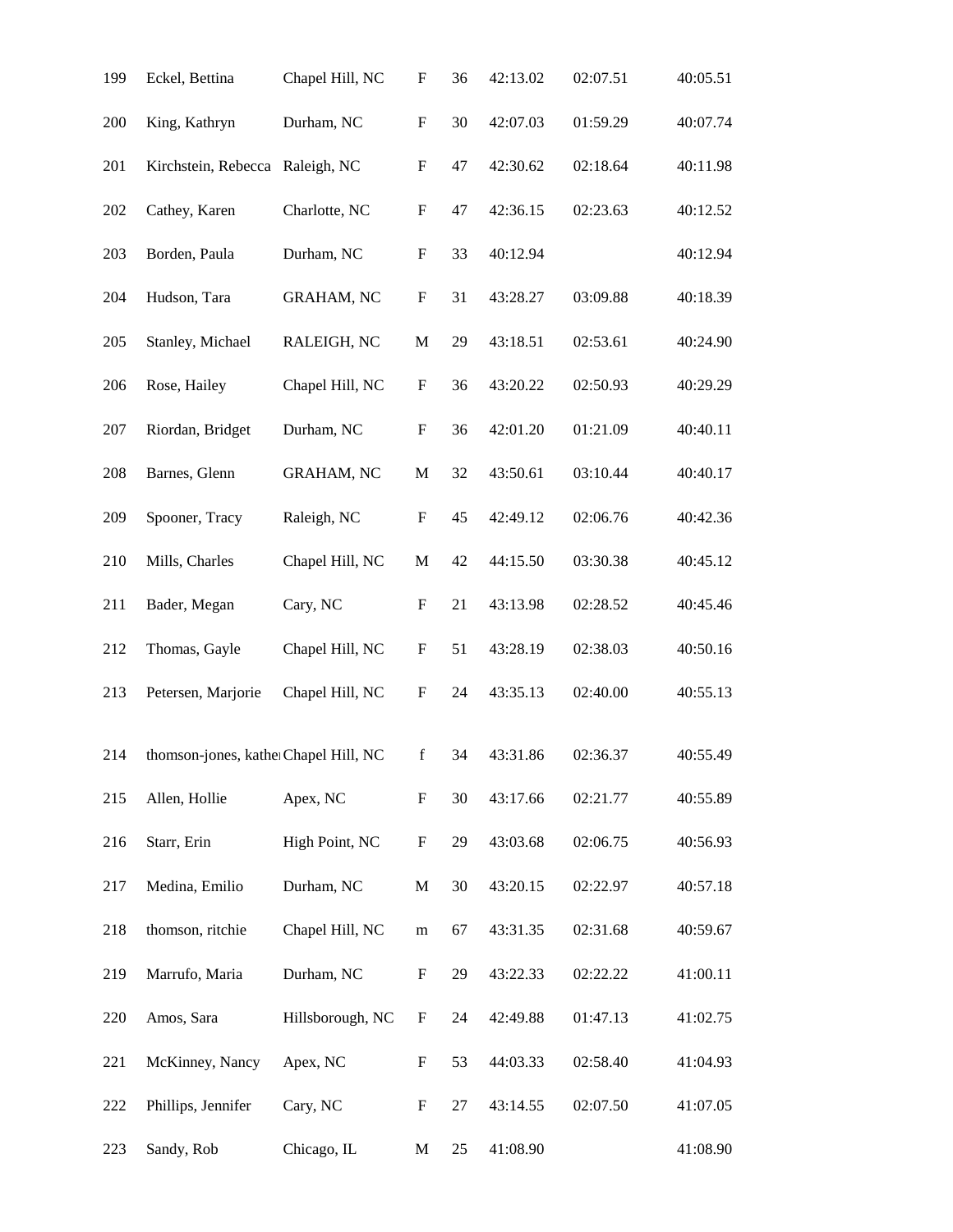| 224 | Vickers, Beth                 | Chapel Hill, NC  | F                         | 44 | 42:24.12 | 01:14.90 | 41:09.22 |
|-----|-------------------------------|------------------|---------------------------|----|----------|----------|----------|
| 225 | Gentry, Doris                 | Reidsville, NC   | $\boldsymbol{\mathrm{F}}$ | 31 | 43:43.13 | 02:32.80 | 41:10.33 |
| 226 | Creaghan, Geoff               | Hillsborough, NC | $\mathbf M$               | 45 | 43:34.57 | 02:21.65 | 41:12.92 |
| 227 | Morgan, Sara                  | Chapel Hill, NC  | F                         | 48 | 43:18.13 | 01:57.16 | 41:20.97 |
| 228 | Sargeant, Jonathon            | Kinston, NC      | $\mathbf M$               | 42 | 43:12.86 | 01:49.36 | 41:23.50 |
| 229 | Knox, Beth                    | Cary, NC         | F                         | 49 | 43:28.34 | 02:04.64 | 41:23.70 |
| 230 | Sargeant, Laurel              | Kinston, NC      | $\boldsymbol{\mathrm{F}}$ | 43 | 43:13.33 | 01:49.01 | 41:24.32 |
| 231 | Talbot, Jennifer              | Cary, NC         | $\mathbf F$               | 56 | 43:54.33 | 02:27.02 | 41:27.31 |
| 232 | Ardica, Anne                  | Chapel Hill, NC  | F                         | 38 | 43:55.33 | 02:26.87 | 41:28.46 |
| 233 | Simpson, Okema                | Charlotte, NC    | F                         | 33 | 43:03.68 | 01:34.43 | 41:29.25 |
| 234 | Cox, Bragg                    | Cary, NC         | $\mathbf M$               | 55 | 43:53.43 | 02:21.90 | 41:31.53 |
| 235 | Hoover, Sarah                 | LEXINGTON, NC    | F                         | 10 | 41:43.74 |          | 41:43.74 |
| 236 | Bolanos, Jennifer             | DURHAM, NC       | F                         | 26 | 43:41.13 | 01:54.43 | 41:46.70 |
| 237 | Kahn, Whitney                 | Durham, NC       | $\boldsymbol{\mathrm{F}}$ | 31 | 44:12.82 | 02:23.08 | 41:49.74 |
| 238 | Dinola, Mike                  | Chapel Hill, NC  | M                         | 55 | 42:34.66 | 00:44.17 | 41:50.49 |
| 239 | McGowan, Marty                | Wilmington, NC   | M                         | 55 | 42:54.29 | 01:00.32 | 41:53.97 |
| 240 | Bell, Jerry                   | Chapel Hill, NC  | $\mathbf M$               | 72 | 42:19.17 | 00:20.71 | 41:58.46 |
| 241 | Douillet, Christelle          | Chapel Hill, NC  | F                         | 41 | 45:00.63 | 02:55.99 | 42:04.64 |
| 242 | Watts, Angie                  | Carrboro, NC     | ${\rm F}$                 | 38 | 45:13.62 | 02:59.25 | 42:14.37 |
| 243 | Dickenson, Rebecca DURHAM, NC |                  | $\boldsymbol{\mathrm{F}}$ | 26 | 44:43.51 | 02:26.34 | 42:17.17 |
| 244 | Carrow, Julie                 | DURHAM, NC       | F                         | 42 | 44:25.85 | 02:08.66 | 42:17.19 |
| 245 | Parks, Molly                  | DURHAM, NC       | ${\rm F}$                 | 30 | 42:18.61 |          | 42:18.61 |
| 246 | Whitt, Mary                   | Wilmington, NC   | $\mathbf F$               | 61 | 44:40.75 | 02:10.54 | 42:30.21 |
| 247 | Duncan, Jessica               | Harmony, NC      | ${\rm F}$                 | 27 | 45:00.40 | 02:19.58 | 42:40.82 |
| 248 | Bearman, Noa                  | Chapel Hill, NC  | $\mathbf f$               | 9  | 44:29.65 | 01:40.25 | 42:49.40 |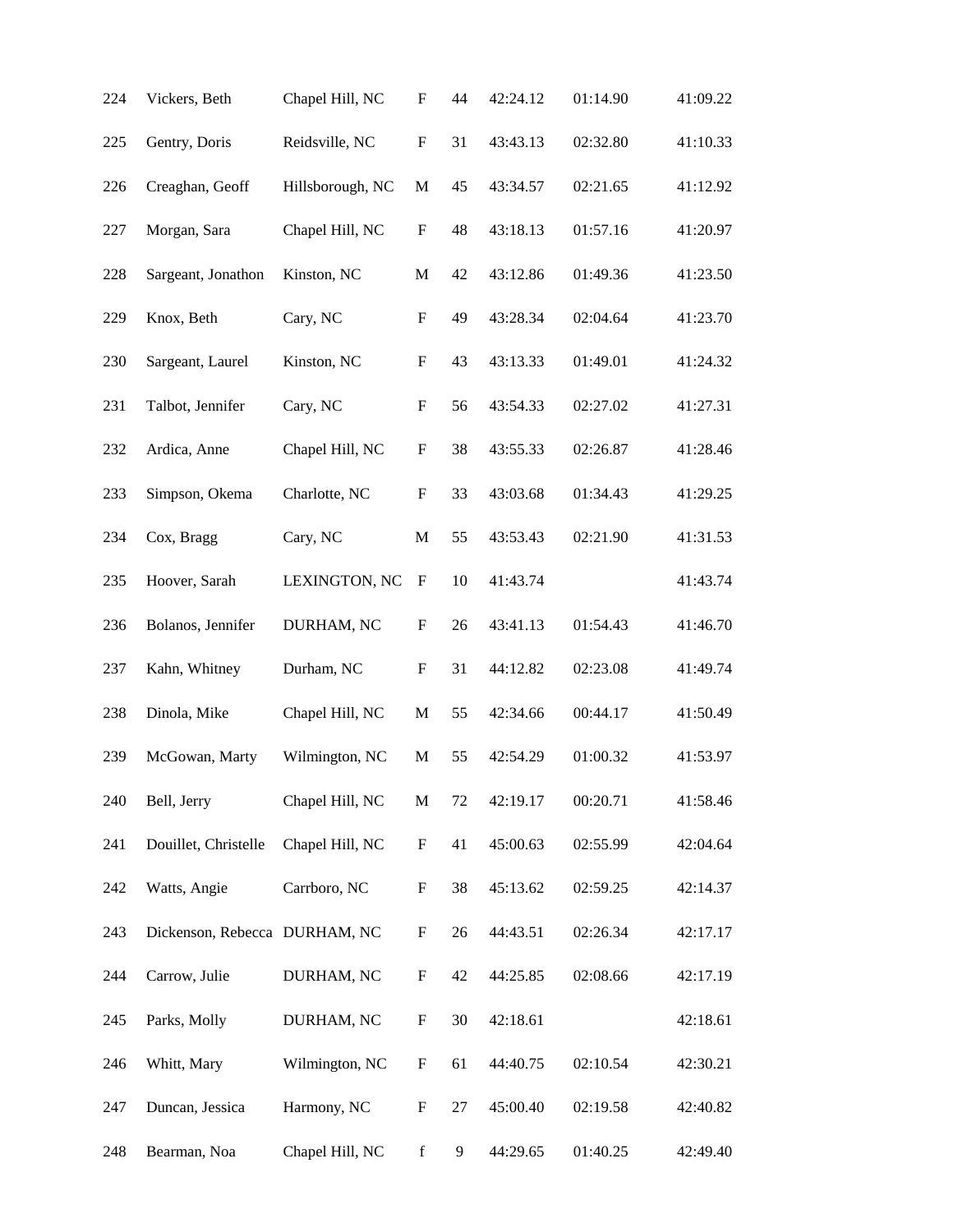| 249 | Bearman, Rachel    | Chapel Hill, NC       | F                         | 39    | 44:29.26 | 01:35.99 | 42:53.27 |
|-----|--------------------|-----------------------|---------------------------|-------|----------|----------|----------|
| 250 | Crowe, D.          | Fuquay-Varina, NC     | $\mathbf F$               | 39    | 44:11.33 | 01:17.78 | 42:53.55 |
| 251 | East, Paul         | Cary, NC              | $\mathbf M$               | 33    | 45:58.24 | 03:00.87 | 42:57.37 |
| 252 | Spizzo, Riley      | Waxhaw, NC            | $\boldsymbol{\mathrm{F}}$ | 9     | 44:27.85 | 01:27.84 | 43:00.01 |
| 253 | Spizzo, Bailey     | Waxhaw, NC            | $\mathbf F$               | 12    | 44:24.38 | 01:23.33 | 43:01.05 |
| 254 | Roman, Melinda     | DURHAM, NC            | F                         | 41    | 46:24.60 | 03:22.47 | 43:02.13 |
| 255 | Philpotts, Lisa    | Carrboro, NC          | F                         | 24    | 46:13.15 | 03:06.36 | 43:06.79 |
| 256 | east, ruth         | Yanceyville, NC       | $\boldsymbol{\mathrm{F}}$ | 67    | 46:09.15 | 03:01.30 | 43:07.85 |
| 257 | Goolsby, Rachel    | Pittsboro, NC         | $\boldsymbol{\mathrm{F}}$ | 36    | 46:03.25 | 02:51.08 | 43:12.17 |
| 258 | Phipps, Melissa    | Winston-Salem, NC     | F                         | 42    | 45:08.93 | 01:55.61 | 43:13.32 |
| 259 | Moose, Charles     | Durham, NC            | M                         | 56    | 45:38.75 | 02:21.11 | 43:17.64 |
| 260 | Evans, Miranda     | RALEIGH, NC           | $\boldsymbol{\mathrm{F}}$ | 23    | 44:22.98 | 01:02.98 | 43:20.00 |
| 261 | Doherty, Carolyn   | Winston-Salem, NO     | F                         | 48    | 45:11.68 | 01:51.06 | 43:20.62 |
| 262 | Zaragoza, Betsy    | Chapel Hill, NC       | F                         | 39    | 45:39.84 | 02:11.26 | 43:28.58 |
| 263 | Coggan, Kimberly   | Carrboro, NC          | F                         | 25    | 45:04.91 | 01:34.01 | 43:30.90 |
| 264 | Hlubik, Whitney    | Chapel Hill, NC       | F                         | 24    | 45:04.67 | 01:32.27 | 43:32.40 |
| 265 | Hendricks, Kristin | Philadelphia, PA      | F                         | 30    | 46:33.42 | 02:55.48 | 43:37.94 |
| 266 | dondero, emily     | Pittsboro, NC         | $\boldsymbol{\mathrm{F}}$ | 25    | 47:28.21 | 03:37.87 | 43:50.34 |
| 267 | Taylor, Kathy      | <b>WAKE FOREST, I</b> | $\, {\bf F}$              | 44    | 46:14.15 | 02:22.26 | 43:51.89 |
| 268 | Epling, Carol      | Chapel Hill, NC       | $\mathbf f$               | 47    | 44:23.46 | 00:30.99 | 43:52.47 |
| 269 | Kumnick, Kally     | Chapel Hill, NC       | F                         | $8\,$ | 46:48.07 | 02:55.14 | 43:52.93 |
| 270 | viczorek, sarah    | Greensboro, NC        | ${\rm F}$                 | 31    | 47:28.14 | 03:34.48 | 43:53.66 |
| 271 | Bruning, Kristin   | Chapel Hill, NC       | $\mathbf f$               | 43    | 44:23.25 | 00:27.01 | 43:56.24 |
| 272 | Kumnick, Heather   | Chapel Hill, NC       | ${\rm F}$                 | 36    | 46:48.13 | 02:50.75 | 43:57.38 |
| 273 | stearns, erin      | Greensboro, NC        | F                         | 32    | 46:40.48 | 02:42.31 | 43:58.17 |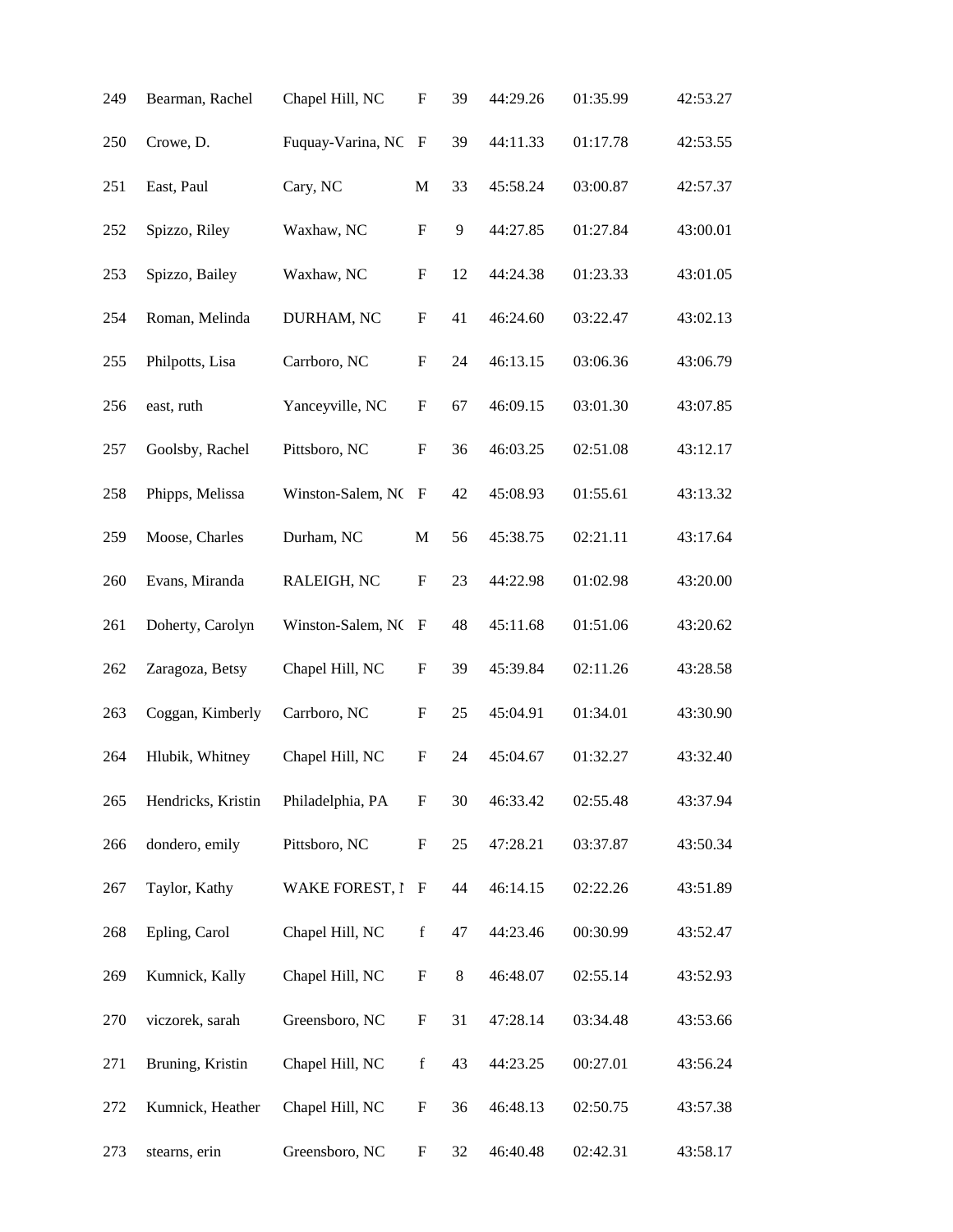| 274 | Windham, Laura     | Chapel Hill, NC  | F                         | 39 | 46:01.36 | 01:55.95 | 44:05.41 |
|-----|--------------------|------------------|---------------------------|----|----------|----------|----------|
| 275 | Martin, Darcie     | Chapel Hill, NC  | $\mathbf F$               | 25 | 47:00.88 | 02:53.52 | 44:07.36 |
| 276 | Stevens, Amy       | Chapel Hill, NC  | $\boldsymbol{\mathrm{F}}$ | 29 | 47:08.36 | 02:53.81 | 44:14.55 |
| 277 | Reese, Carie       | Goldsboro, NC    | F                         | 35 | 45:27.96 | 01:10.21 | 44:17.75 |
| 278 | Salib, Sally       | Arlington, VA    | $\boldsymbol{\mathrm{F}}$ | 28 | 47:10.10 | 02:51.74 | 44:18.36 |
| 279 | cresce, paul       | Raleigh, NC      | $\mathbf M$               | 52 | 47:04.68 | 02:45.43 | 44:19.25 |
| 280 | Ellison, Greg      | Charlotte, NC    | M                         | 42 | 46:20.58 | 02:00.21 | 44:20.37 |
| 281 | Carter, Felicia    | Chapel Hill, NC  | $\boldsymbol{\mathrm{F}}$ | 40 | 46:34.93 | 02:14.48 | 44:20.45 |
| 282 | Eisner, stephanie  | Chapel Hill, NC  | F                         | 42 | 46:34.78 | 02:14.15 | 44:20.63 |
| 283 | Starnes, Sherry    | Chapel Hill, NC  | $\mathbf f$               | 43 | 44:23.57 |          | 44:23.57 |
| 284 | Ellison, Jennie    | Charlotte, NC    | $\boldsymbol{\mathrm{F}}$ | 42 | 46:20.15 | 01:55.45 | 44:24.70 |
| 285 | Cameron, Morgan    | Chapel Hill, NC  | $\boldsymbol{\mathrm{F}}$ | 27 | 48:21.17 | 03:50.26 | 44:30.91 |
| 286 | Stouffer, Meg      | Chapel Hill, NC  | $\boldsymbol{\mathrm{F}}$ | 49 | 47:04.34 | 02:31.65 | 44:32.69 |
| 287 | Morrell, Robert    | RALEIGH, NC      | $\mathbf M$               | 36 | 45:31.77 | 00:38.14 | 44:53.63 |
| 288 | Jacob, Rachel      | Emerald Isle, NC | $\boldsymbol{\mathrm{F}}$ | 31 | 48:11.01 | 03:13.44 | 44:57.57 |
| 289 | Hartley, Kristen   | Durham, NC       | $\boldsymbol{\mathrm{F}}$ | 32 | 47:33.35 | 02:35.57 | 44:57.78 |
| 290 | Bill, Kevin        | Durham, NC       | $\mathbf M$               | 31 | 47:34.35 | 02:31.74 | 45:02.61 |
| 291 | Wax, Jamie         | Emerald Isle, NC | ${\bf F}$                 | 32 | 48:22.17 | 03:18.48 | 45:03.69 |
| 292 | tyler, christopher | Raleigh, NC      | M                         | 44 | 46:24.09 | 01:11.43 | 45:12.66 |
| 293 | Vizuete, Natalie   | Chapel Hill, NC  | $\boldsymbol{\mathrm{F}}$ | 34 | 47:27.45 | 02:13.27 | 45:14.18 |
| 294 | Leong, Megan       | Chapel Hill, NC  | $\boldsymbol{\mathrm{F}}$ | 20 | 48:44.23 | 03:24.23 | 45:20.00 |
| 295 | Merhoff, Tina      | Salisbury, NC    | ${\rm F}$                 | 40 | 48:44.51 | 03:23.05 | 45:21.46 |
| 296 | Dullaghan, Erin    | Durham, NC       | $\boldsymbol{\mathrm{F}}$ | 29 | 47:48.12 | 02:15.15 | 45:32.97 |
| 297 | Simmons, Gregg     | Siler City, NC   | $\mathbf M$               | 51 | 48:27.91 | 02:52.87 | 45:35.04 |
| 298 | Bylinski, Carol    | Chapel Hill, NC  | $\mathbf f$               | 62 | 48:43.44 | 02:59.53 | 45:43.91 |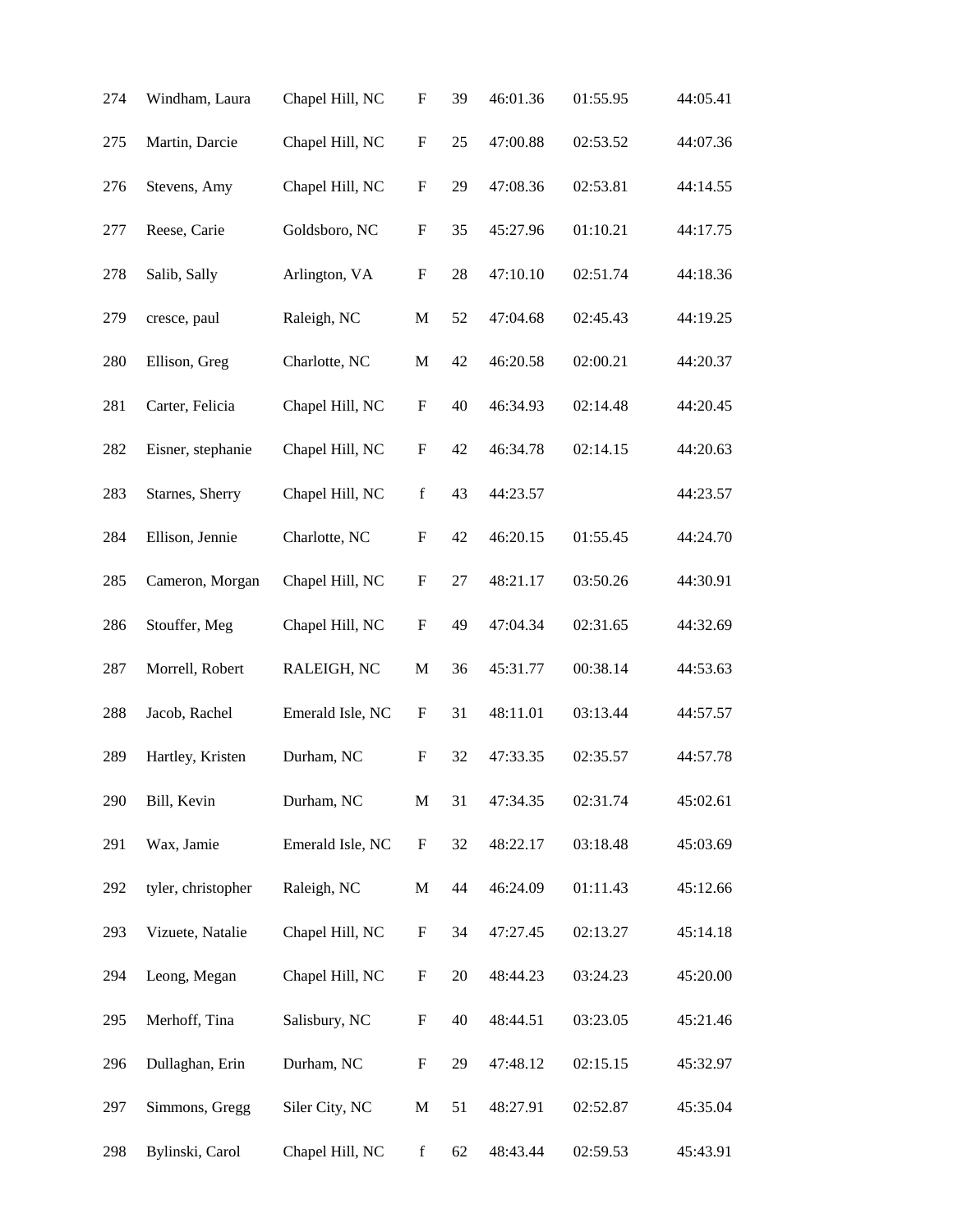| 299 | Stone, Tina                        | RALEIGH, NC      | F                         | 32      | 47:51.46 | 02:06.62 | 45:44.84 |
|-----|------------------------------------|------------------|---------------------------|---------|----------|----------|----------|
| 300 | Harrington, Jerry                  | Chapel Hill, NC  | $\mathbf M$               | 53      | 48:25.98 | 02:32.16 | 45:53.82 |
| 301 | McCarthy, Lauren                   | Boston, MA       | $\boldsymbol{\mathrm{F}}$ | 31      | 48:55.28 | 03:01.14 | 45:54.14 |
| 302 | Kurnik, Betsy                      | Franklinton, NC  | F                         | 38      | 47:25.17 | 01:24.70 | 46:00.47 |
| 303 | Roland, Brad                       | RALEIGH, NC      | M                         | 38      | 49:19.11 | 03:17.81 | 46:01.30 |
| 304 | Gilmore, Carrie                    | Durham, NC       | F                         | 35      | 49:23.88 | 03:21.31 | 46:02.57 |
| 305 | Canup, Karen                       | Campobello, SC   | F                         | 36      | 46:20.24 | 00:14.80 | 46:05.44 |
| 306 | Roland, Drew                       | WAKE FOREST, I   | M                         | 34      | 49:18.17 | 03:12.11 | 46:06.06 |
| 307 | Beard, Annie Allen                 | Chapel Hill, NC  | F                         | $\,8\,$ | 48:49.77 | 02:42.65 | 46:07.12 |
| 308 | Martins Da Silva, Mo Lumberton, NC |                  | F                         | 38      | 49:23.20 | 03:13.80 | 46:09.40 |
| 309 | Murphy, Sean                       | Chapel Hill, NC  | $\mathbf M$               | 40      | 48:49.97 | 02:38.36 | 46:11.61 |
| 310 | Kaloostian, Leslie                 | Lumberton, NC    | F                         | 32      | 49:23.01 | 03:08.81 | 46:14.20 |
| 311 | Townsend, Patricia                 | Raleigh, NC      | $\boldsymbol{\mathrm{F}}$ | 39      | 48:21.01 | 02:03.60 | 46:17.41 |
| 312 | Wallace, Minna                     | Durham, NC       | F                         | 35      | 48:18.85 | 01:59.36 | 46:19.49 |
| 313 | Tackman, Rachel                    | Cary, NC         | F                         | 15      | 46:22.12 |          | 46:22.12 |
| 314 | Hoogervorst, Amy                   | Chapel Hill, NC  | F                         | 41      | 46:25.12 |          | 46:25.12 |
| 315 | Greenberg, Andrew                  | RALEIGH, NC      | $\mathbf M$               | 31      | 48:12.65 | 01:46.80 | 46:25.85 |
| 316 | Proctor, Sue Viola                 | Mebane, NC       | F                         | 61      | 50:06.90 | 03:32.45 | 46:34.45 |
| 317 | Deese, Kara                        | High Point, NC   | $\boldsymbol{\mathrm{F}}$ | 33      | 48:30.54 | 01:54.34 | 46:36.20 |
| 318 | Pulliam, Melissa                   | Chapel Hill, NC  | $\boldsymbol{\mathrm{F}}$ | 32      | 48:17.58 | 01:40.05 | 46:37.53 |
| 319 | Jones, Steve                       | louisburg, NC    | $\mathbf M$               | 33      | 48:14.85 | 01:36.15 | 46:38.70 |
| 320 | Doi, Courtney                      | Mebane, NC       | F                         | 30      | 49:08.67 | 02:27.47 | 46:41.20 |
| 321 | Boswell, Stella                    | Chapel Hill, NC  | F                         | 42      | 50:07.80 | 03:25.68 | 46:42.12 |
| 322 | Scherle, Amanda                    | Hillsborough, NC | F                         | 34      | 48:45.63 | 02:03.38 | 46:42.25 |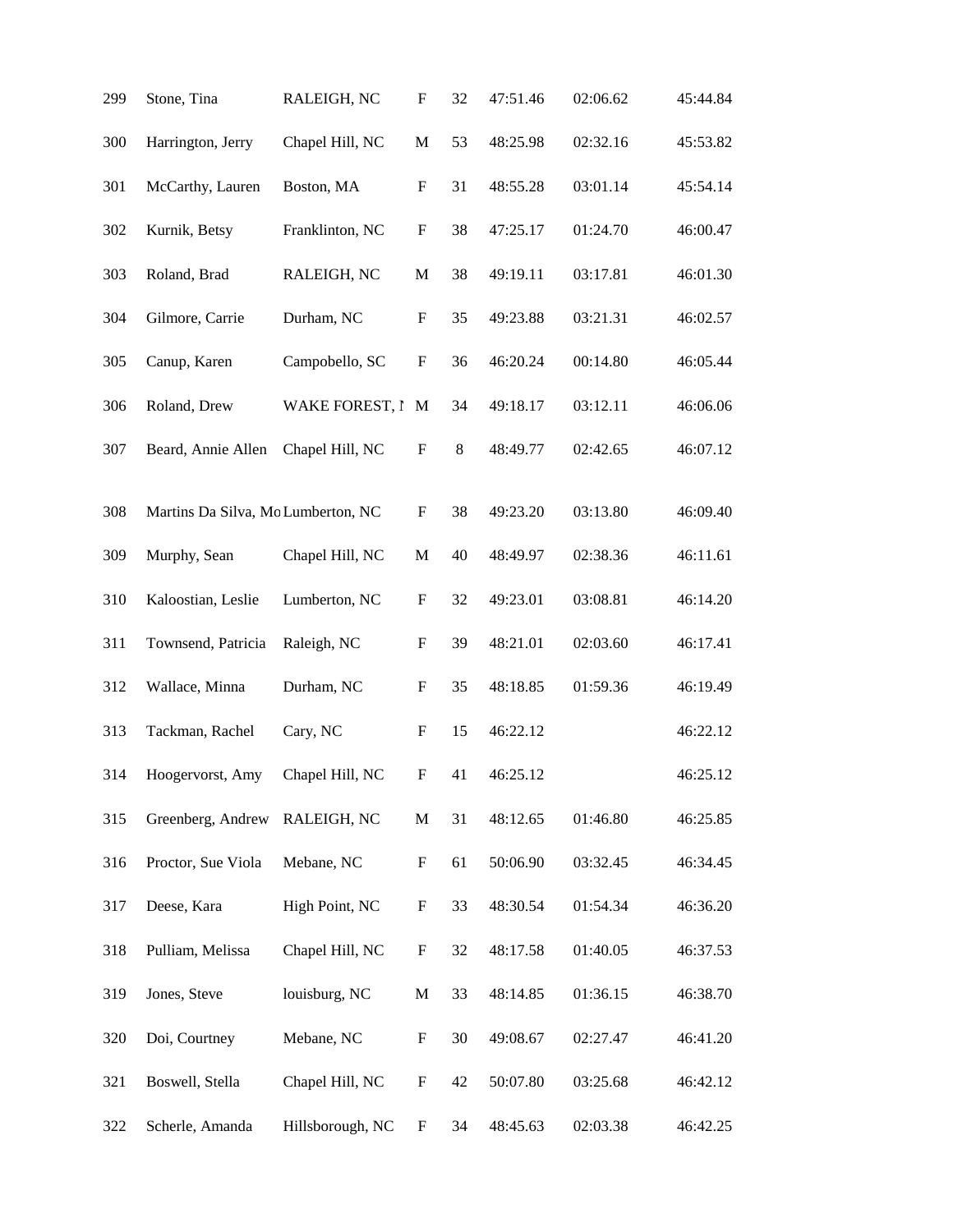| 323 | DeSiato, Alexandra              | Saxapahaw, NC         | F                         | 30     | 49:10.51 | 02:27.37 | 46:43.14 |
|-----|---------------------------------|-----------------------|---------------------------|--------|----------|----------|----------|
| 324 | Walker, Joseph                  | Raleigh, NC           | $\mathbf M$               | 32     | 49:46.29 | 02:56.72 | 46:49.57 |
| 325 | Davis, Katie                    | <b>WAKE FOREST, I</b> | F                         | 61     | 49:46.14 | 02:56.51 | 46:49.63 |
| 326 | Jones, Allison                  | Raleigh, NC           | F                         | 28     | 50:23.92 | 03:27.65 | 46:56.27 |
| 327 | Roberge, Annie                  | Durham, NC            | $\boldsymbol{\mathrm{F}}$ | 35     | 49:59.65 | 03:02.94 | 46:56.71 |
| 328 | Hernandez, Ricardo              | Unknown, NA           | m                         | 15     | 48:31.19 | 01:32.85 | 46:58.34 |
| 329 | McGregor, Stephen               | Hillsborough, NC      | M                         | 31     | 50:26.24 | 03:26.31 | 46:59.93 |
| 330 | Jones, Karen                    | Macon, GA             | F                         | 56     | 50:23.31 | 03:22.69 | 47:00.62 |
| 331 | Soeters, Bill                   | Chapel Hill, NC       | $\mathbf M$               | 53     | 49:43.54 | 02:25.10 | 47:18.44 |
| 332 | Abrams, Melinda                 | Chapel Hill, NC       | F                         | 44     | 50:05.25 | 02:43.32 | 47:21.93 |
| 333 | Soeters, Erin                   | Chapel Hill, NC       | $\boldsymbol{\mathrm{F}}$ | 16     | 49:42.54 | 02:20.24 | 47:22.30 |
| 334 | Soeters, Lisa                   | Chapel Hill, NC       | $\boldsymbol{\mathrm{F}}$ | 54     | 49:43.54 | 02:20.00 | 47:23.54 |
| 335 | Wilson, Kelly                   | Durham, NC            | F                         | 32     | 49:03.69 | 01:13.80 | 47:49.89 |
| 336 | Jernigan, Helene                | CARY, NC              | F                         | $28\,$ | 50:43.34 | 02:50.30 | 47:53.04 |
| 337 | Connelly, Shirley               | Pacolet, SC           | F                         | 68     | 51:18.52 | 03:19.69 | 47:58.83 |
| 338 | Bowman, Kena                    | Advance, NC           | $\boldsymbol{\mathrm{F}}$ | 34     | 51:11.41 | 03:09.62 | 48:01.79 |
| 339 | Allen, Kelly                    | Rocky Mount, NC       | F                         | 49     | 51:10.40 | 03:04.68 | 48:05.72 |
| 340 | Witherspoon, Darin Durham, NC   |                       | M                         | 40     | 51:33.17 | 03:26.08 | 48:07.09 |
| 341 | Taylor, Tom                     | WAKE FOREST, I M      |                           | 51     | 50:31.98 | 02:22.97 | 48:09.01 |
| 342 | Nassif, Mary-Charles Durham, NC |                       | F                         | 30     | 50:31.20 | 02:18.20 | 48:13.00 |
| 343 | O'Neal, Heidi                   | <b>BURLINGTON, N</b>  | F                         | 35     | 50:18.43 | 02:05.28 | 48:13.15 |
| 344 | johnson, Robin                  | Nashville, NC         | $\boldsymbol{\mathrm{F}}$ | 42     | 51:18.82 | 03:04.90 | 48:13.92 |
| 345 | McGirr, Ashley                  | Raleigh, NC           | $\boldsymbol{\mathrm{F}}$ | $28\,$ | 50:19.43 | 02:05.31 | 48:14.12 |
| 346 | Henry, Michael                  | DURHAM, NC            | $\mathbf M$               | 31     | 51:32.05 | 03:14.47 | 48:17.58 |
| 347 | Gadrinab, Louis                 | DURHAM, NC            | M                         | 64     | 51:34.35 | 03:15.43 | 48:18.92 |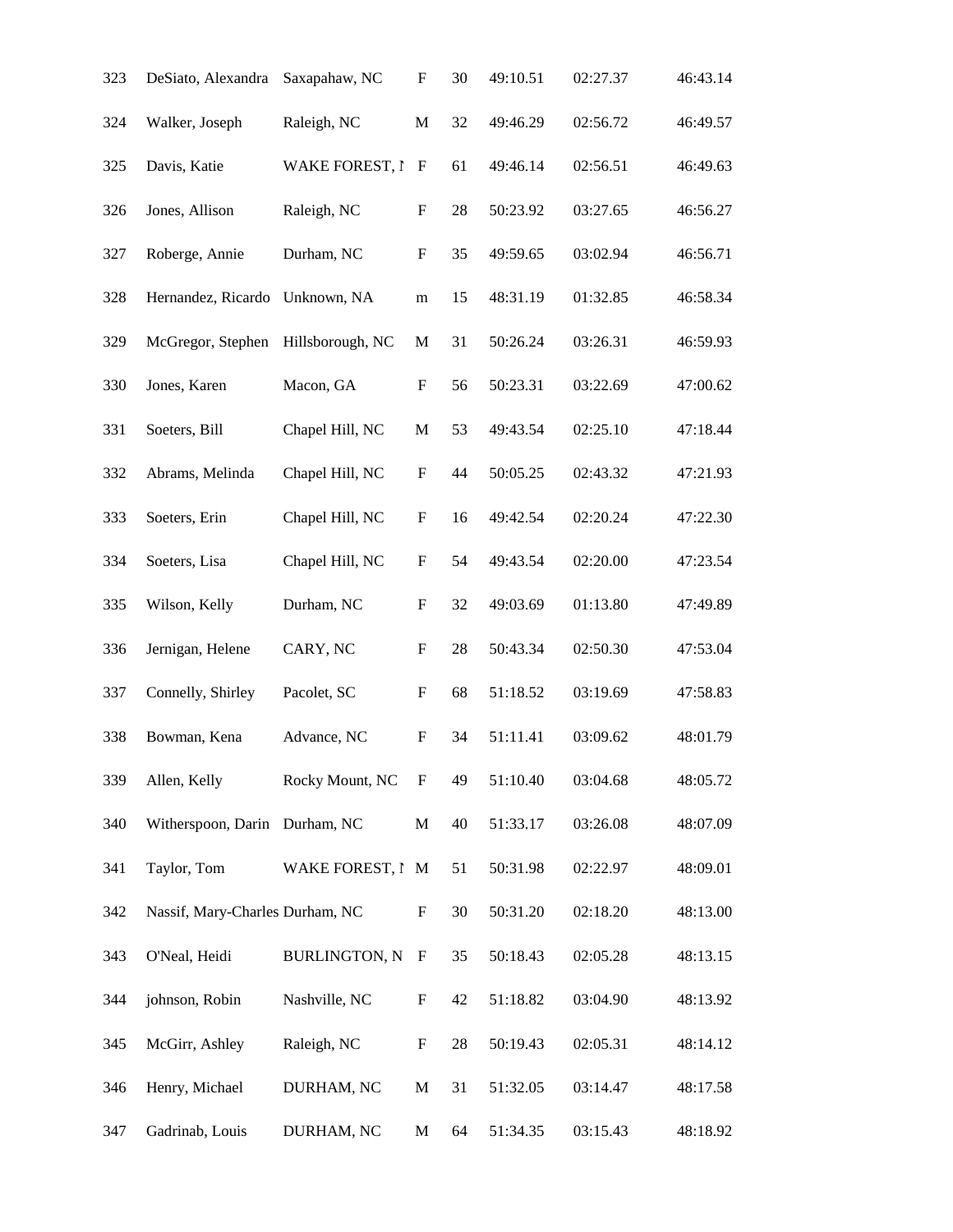| 348 | Henry, Jessica                     | DURHAM, NC          | F                         | 31 | 51:33.57 | 03:14.63 | 48:18.94 |
|-----|------------------------------------|---------------------|---------------------------|----|----------|----------|----------|
| 349 | Staelin, Leigh                     | Chapel Hill, NC     | $\mathbf{F}$              | 40 | 51:48.89 | 03:26.40 | 48:22.49 |
| 350 | Peacock, MaryClyde Goldsboro, NC   |                     | F                         | 24 | 49:38.61 | 01:03.26 | 48:35.35 |
| 351 | Komada, Sondra                     | Chapel Hill, NC     | F                         | 43 | 52:02.13 | 03:26.30 | 48:35.83 |
| 352 | Semcer, Rebecca                    | Raleigh, NC         | $\boldsymbol{\mathrm{F}}$ | 31 | 51:43.94 | 03:01.08 | 48:42.86 |
| 353 | Fragale, Alison                    | Chapel Hill, NC     | $\boldsymbol{\mathrm{F}}$ | 34 | 51:05.95 | 02:05.13 | 49:00.82 |
| 354 | Blackburn, Jill                    | Chapel Hill, NC     | $\boldsymbol{\mathrm{F}}$ | 56 | 52:02.25 | 02:59.14 | 49:03.11 |
| 355 | Abell, Alexander                   | Chapel Hill, NC     | $\mathbf M$               | 36 | 51:05.99 | 02:01.17 | 49:04.82 |
| 356 | Stolfi, Danielle                   | Chapel Hill, NC     | $\boldsymbol{\mathrm{F}}$ | 25 | 52:32.56 | 03:20.47 | 49:12.09 |
| 357 | Justus, Heather                    | Gardner, NC         | F                         | 31 | 52:25.10 | 03:01.28 | 49:23.82 |
| 358 | Mortensen, Brittany                | Chapel Hill, NC     | $\boldsymbol{\mathrm{F}}$ | 25 | 51:13.03 | 01:32.50 | 49:40.53 |
| 359 | Stroud, Mary Stuart Kinston, NC    |                     | $\mathbf{F}$              | 14 | 52:15.73 | 01:51.00 | 50:24.73 |
| 360 | Stroud, Stuart L. Stro Kinston, NC |                     | $\mathbf M$               | 42 | 52:15.63 | 01:50.53 | 50:25.10 |
| 361 | Muldowney, Kevin                   | Winston Salem, NC M |                           | 47 | 52:07.50 | 01:41.14 | 50:26.36 |
| 362 | Buonfiglio, Mary                   | Chapel Hill, NC     | F                         | 49 | 52:07.80 | 01:41.20 | 50:26.60 |
| 363 | Swanson, Shauna                    | Carrboro, NC        | F                         | 24 | 53:31.65 | 02:55.26 | 50:36.39 |
| 364 | Harrewijn, Alma                    | Pittsboro, NC       | $\boldsymbol{\mathrm{F}}$ | 51 | 52:36.79 | 01:49.95 | 50:46.84 |
| 365 | Padrick, Stephanie                 | Apex, NC            | F                         | 27 | 54:11.12 | 03:19.63 | 50:51.49 |
| 366 | Sathy, Viji                        | Chapel Hill, NC     | $\boldsymbol{\mathrm{F}}$ | 35 | 53:22.58 | 02:17.83 | 51:04.75 |
| 367 | cresce, maritza                    | Raleigh, NC         | $\boldsymbol{\mathrm{F}}$ | 52 | 54:20.80 | 02:45.93 | 51:34.87 |
| 368 | Asano, Kaori                       | Chapel Hill, NC     | $\boldsymbol{\mathrm{F}}$ | 30 | 52:39.30 | 00:38.33 | 52:00.97 |
| 369 | Frothingham, Margar Durham, NC     |                     | $\boldsymbol{\mathrm{F}}$ | 53 | 55:23.30 | 03:01.93 | 52:21.37 |
| 370 | Moore, Brenda                      | Greensboro, NC      | $\boldsymbol{\mathrm{F}}$ | 56 | 56:08.71 | 02:47.04 | 53:21.67 |
| 371 | Gibson, Felicia                    | Durham, NC          | F                         | 29 | 56:14.91 | 02:37.26 | 53:37.65 |
| 372 | Patterson, Karen                   | Randleman, NC       | F                         | 26 | 56:24.79 | 02:42.51 | 53:42.28 |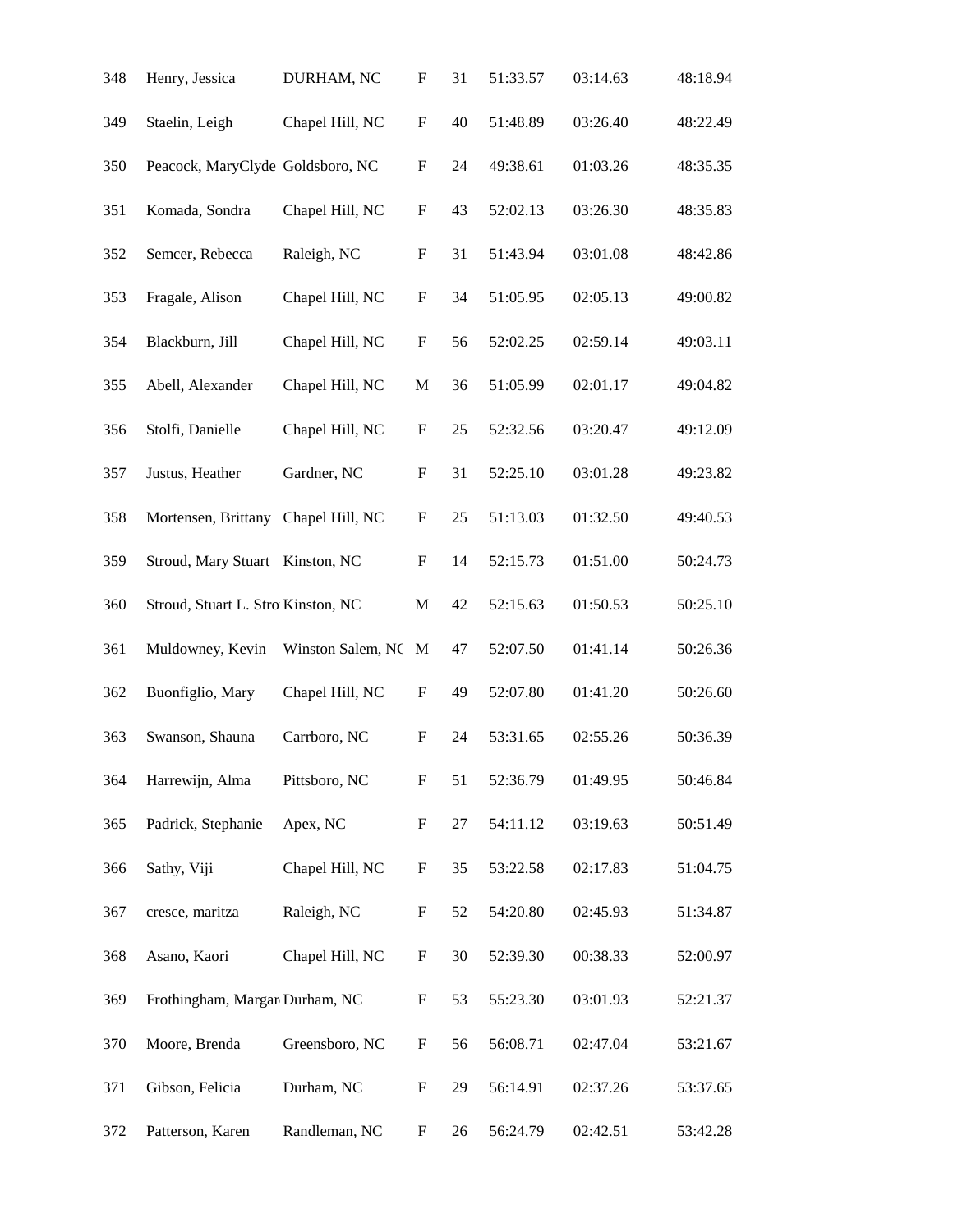| 373 | Griffin, David                     | Chapel Hill, NC  | М                         | 49 | 56:51.25    | 02:39.20 | 54:12.05    |
|-----|------------------------------------|------------------|---------------------------|----|-------------|----------|-------------|
| 374 | Dawson, Kim                        | Carrboro, NC     | $\mathbf F$               | 52 | 57:00.21    | 02:37.76 | 54:22.45    |
| 375 | Peeler, Jeff                       | High Point, NC   | $\mathbf M$               | 46 | 58:03.44    | 03:25.07 | 54:38.37    |
| 376 | Smith, Cristina                    | Chapel Hill, NC  | F                         | 40 | 57:57.26    | 02:55.84 | 55:01.42    |
| 377 | Welch, Jennifer                    | Greensboro, NC   | $\boldsymbol{\mathrm{F}}$ | 28 | 57:45.80    | 02:40.28 | 55:05.52    |
| 378 | Roberson, Emily                    | Chapel Hill, NC  | $\boldsymbol{\mathrm{F}}$ | 36 | 57:34.32    | 02:25.16 | 55:09.16    |
| 379 | Byerly, Karie                      | Chapel Hill, NC  | $\mathbf F$               | 30 | 57:34.44    | 02:24.76 | 55:09.68    |
| 380 | Ward, Whitney                      | Baltimore, MD    | $\boldsymbol{\mathrm{F}}$ | 26 | 57:53.42    | 02:19.43 | 55:33.99    |
| 381 | Connelly, Harrell                  | Pacolet, SC      | $\mathbf M$               | 71 | 01:00:17.69 | 03:15.27 | 57:02.42    |
| 382 | Smollen, Leslie                    | Chapel Hill, NC  | F                         | 45 | 01:00:22.59 | 03:11.32 | 57:11.27    |
| 383 | Rivers, McNair                     | Chapel Hill, NC  | $\boldsymbol{\mathrm{F}}$ | 32 | 01:00:24.60 | 03:11.84 | 57:12.76    |
| 384 | Blount, Leigh                      | Clemmons, NC     | $\boldsymbol{\mathrm{F}}$ | 47 | 01:00:53.87 | 03:21.02 | 57:32.85    |
| 385 | Fletcher, Sara                     | Kernersville, NC | ${\rm F}$                 | 32 | 01:00:04.32 | 02:19.91 | 57:44.41    |
| 386 | Moran, Bob                         | RALEIGH, NC      | $\mathbf M$               | 48 | 01:00:57.60 | 02:43.77 | 58:13.83    |
| 387 | Burnette, Charlotte                | Rocky Mount, NC  | F                         | 44 | 01:01:54.16 | 03:05.16 | 58:49.00    |
| 388 | Shamblin, Leigh                    | Chapel Hill, NC  | $\boldsymbol{\mathrm{F}}$ | 45 | 01:01:57.69 | 03:08.24 | 58:49.45    |
| 389 | Garcia-Granados, Ale Durham, NC    |                  | F                         | 47 | 01:02:17.58 | 02:52.27 | 59:25.31    |
| 390 | Hayes, Allison                     | Chapel Hill, NC  | $\mathbf F$               | 41 | 01:02:17.59 | 02:52.24 | 59:25.35    |
| 391 | Duangudom, Suvanid Chapel Hill, NC |                  | ${\bf F}$                 | 32 | 01:01:58.48 | 01:50.00 | 01:00:08.48 |
| 392 | Hoerger, Susan                     | Chapel Hill, NC  | F                         | 49 | 01:03:50.84 | 03:27.83 | 01:00:23.01 |
| 393 | Tornoe, Naomi                      | Hillsborough, NC | $\boldsymbol{\mathrm{F}}$ | 42 | 01:04:24.09 | 03:10.97 | 01:01:13.12 |
| 394 | Efird, Matt                        | Carrboro, NC     | M                         | 26 | 01:04:24.00 | 02:38.19 | 01:01:45.81 |
| 395 | McKoy, Christina                   | Gardner, NC      | F                         | 25 | 01:03:22.64 |          | 01:03:22.64 |
| 396 | Tauras, Julia                      | Durham, NC       | F                         | 42 | 01:05:38.47 | 01:52.84 | 01:03:45.63 |
| 397 | Williams, Teresa                   | Chapel Hill, NC  | F                         | 47 | 01:07:08.47 | 03:13.75 | 01:03:54.72 |